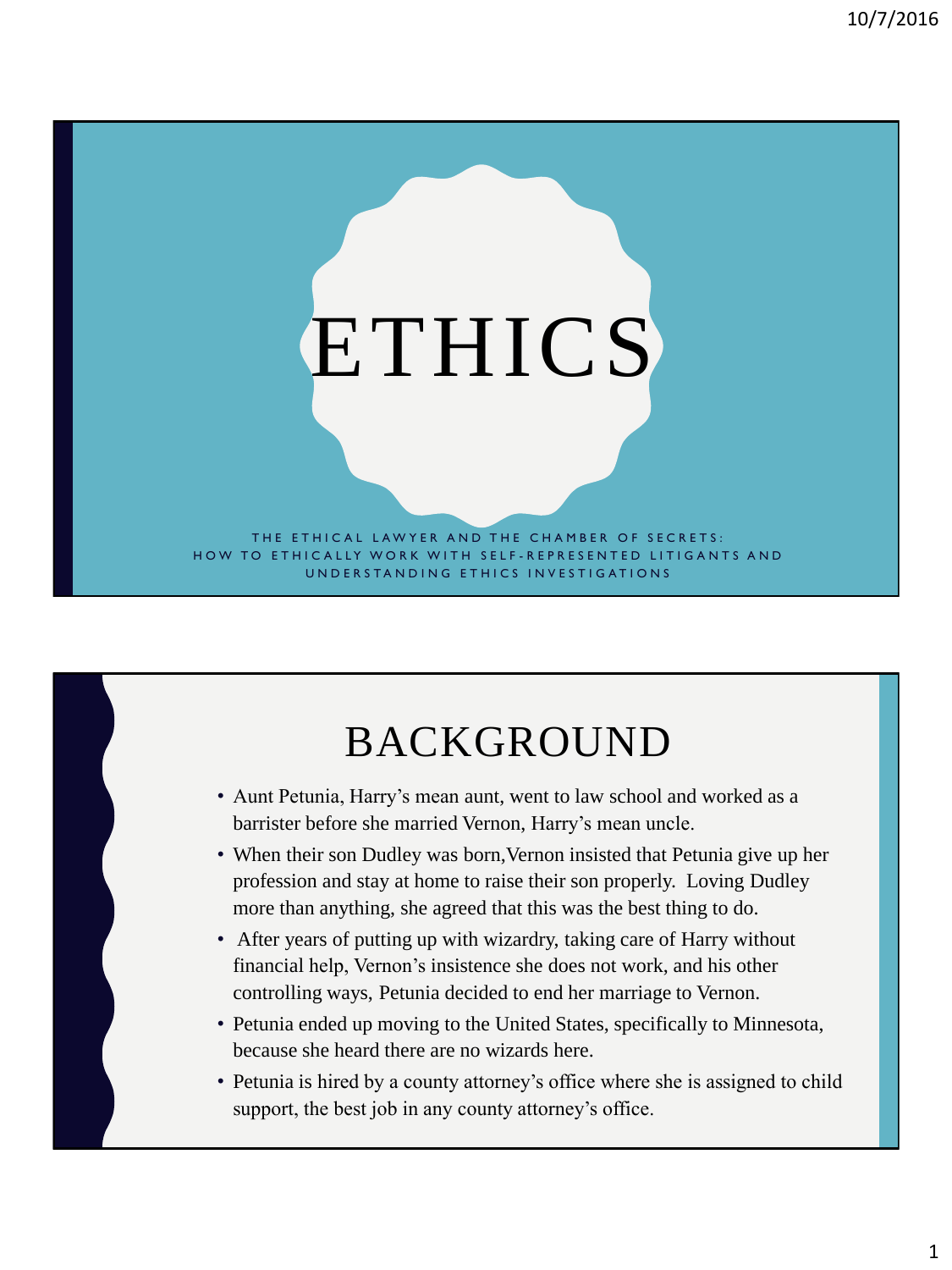#### BACKGROUND CONTINUED…

- Vernon refused to move to the United States and ended up with custody of Dudley citing that the British school system was better than that of the United States.
- Vernon took up with a neighbor before the divorce, whose daughter goes to Hogwarts along with Harry.
- Harry thought Petunia knew about the neighbor and told her all about it.

#### BACKGROUND CONTINUED…

- Needless to say, Petunia was very hurt and angry with Vernon.
- Vernon has not paid the spousal support to Petunia.
- Vernon also won't let their only son, Dudley, who is now almost 16 years old, visit his mom in Minnesota, despite Dudley wanting to visit.
- Petunia has done her best to leave her past behind her but her anger and frustration with Vernon, her ongoing financial struggles and her hatred of wizards impact her actions and decision making, even at work.

• Petunia has worked for the County Attorney's Office for about 5 year as our story picks up…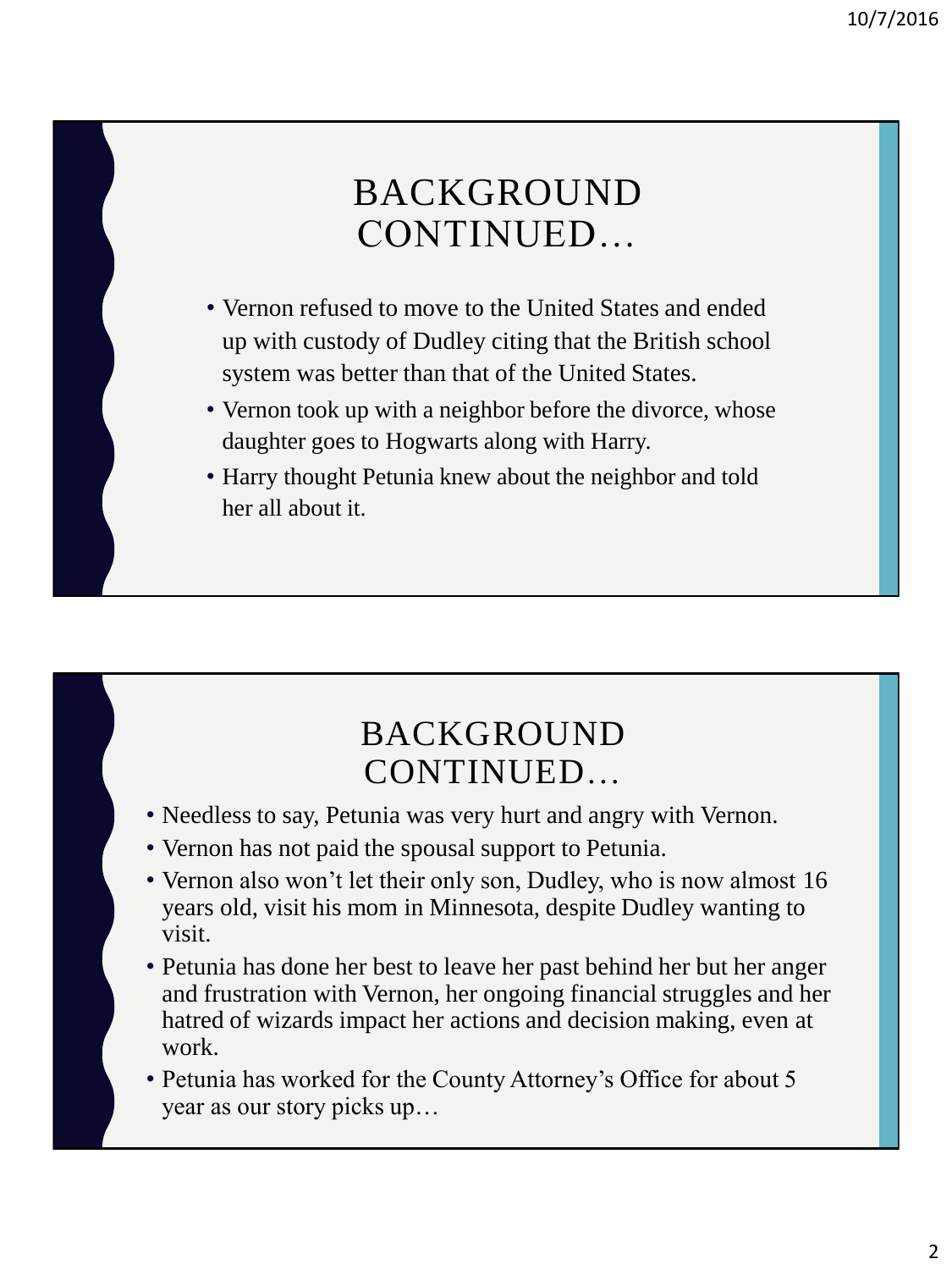### PETUNIA'S ETHICAL DELIMMAS

- Petunia's office receives a new establishment case. It's a typical referral from MFIP.
- Mom and baby are on MFIP. Dad lived with Mom before and during the pregnancy. They signed a ROP at the hospital.
- When the baby was about 8 months old, Mom and Dad broke up. Dad moved out and the baby stayed with Mom. It's been 2 years since Dad moved out.
- Mom had applied for MFIP and the IV-D case is opened.
- Establishment pleadings are drafted and signed.

# PETUNIA'S DELIMMAS

- Dad is served with the establishment pleadings, and sends back the request for hearing saying he disagrees with the child support because he doesn't get to see his child and he can't drive.
- The day after the county receives the request for hearing, Dad calls and states his opinion again, asking for the case to be dismissed.
- Not satisfied with any answers he is getting, he escalates his complaint to the County Commissioner who asks Petunia to get involved.
- Annoyed that another squeaky wheel is getting the grease, Petunia gets the file and looks at Mom's affidavit.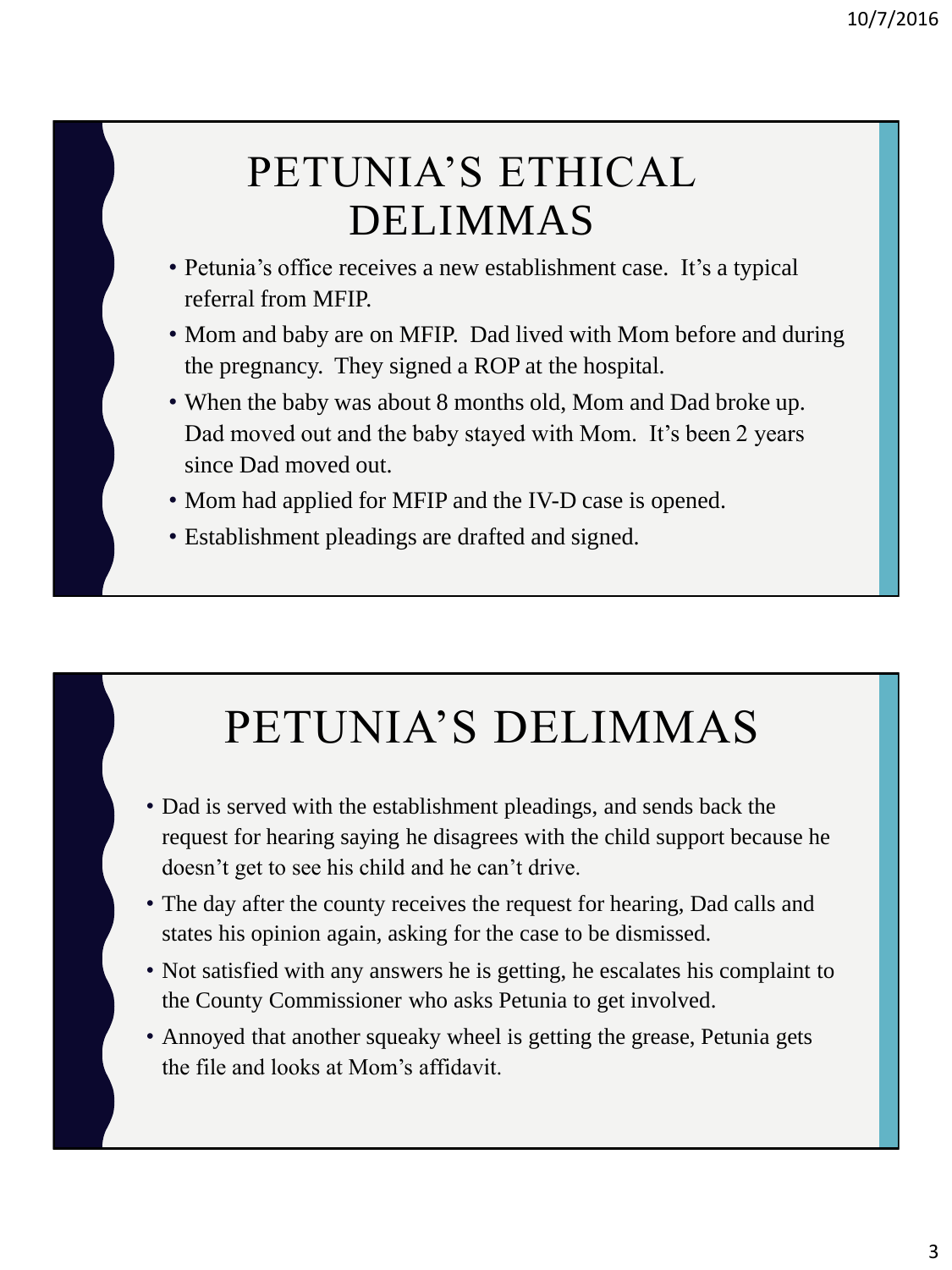### PETUNIA'S DELIMMAS

- The affidavit states that Dad walked out on her to carry on with her former best friend. He has never contributed any money to the household since he left.
- Mom says that dad is a landscaper, and during the winter he could have plowed snow like his buddies (he owns a truck with a snowplow blade), but he doesn't and hangs out at the local bar instead.
- The DEED Wage Match shows that Dad works 8 months per year, and has done so the last 4 years.
- Petunia also sees that Dad has a suspended driver's license for child support in another county. Mom's affidavit doesn't say anything about another child.

#### PETUNIA'S DELIMMAS

- The county used the DEED Wage Match for 8 months, and then used a combo of unemployment and the salary survey and imputed income to Dad assuming snowplowing in the winter.
- Petunia didn't sign the pleadings, and she isn't sure the CSO or the attorney knew about the suspended license at the time of the pleadings. They also seem to have missed the non-joint child in the other county.
- The case notes all say that Dad swears at people and hangs up on them, and even went so far as to threaten one of the CSOs with slashing her tires in the parking lot of the office.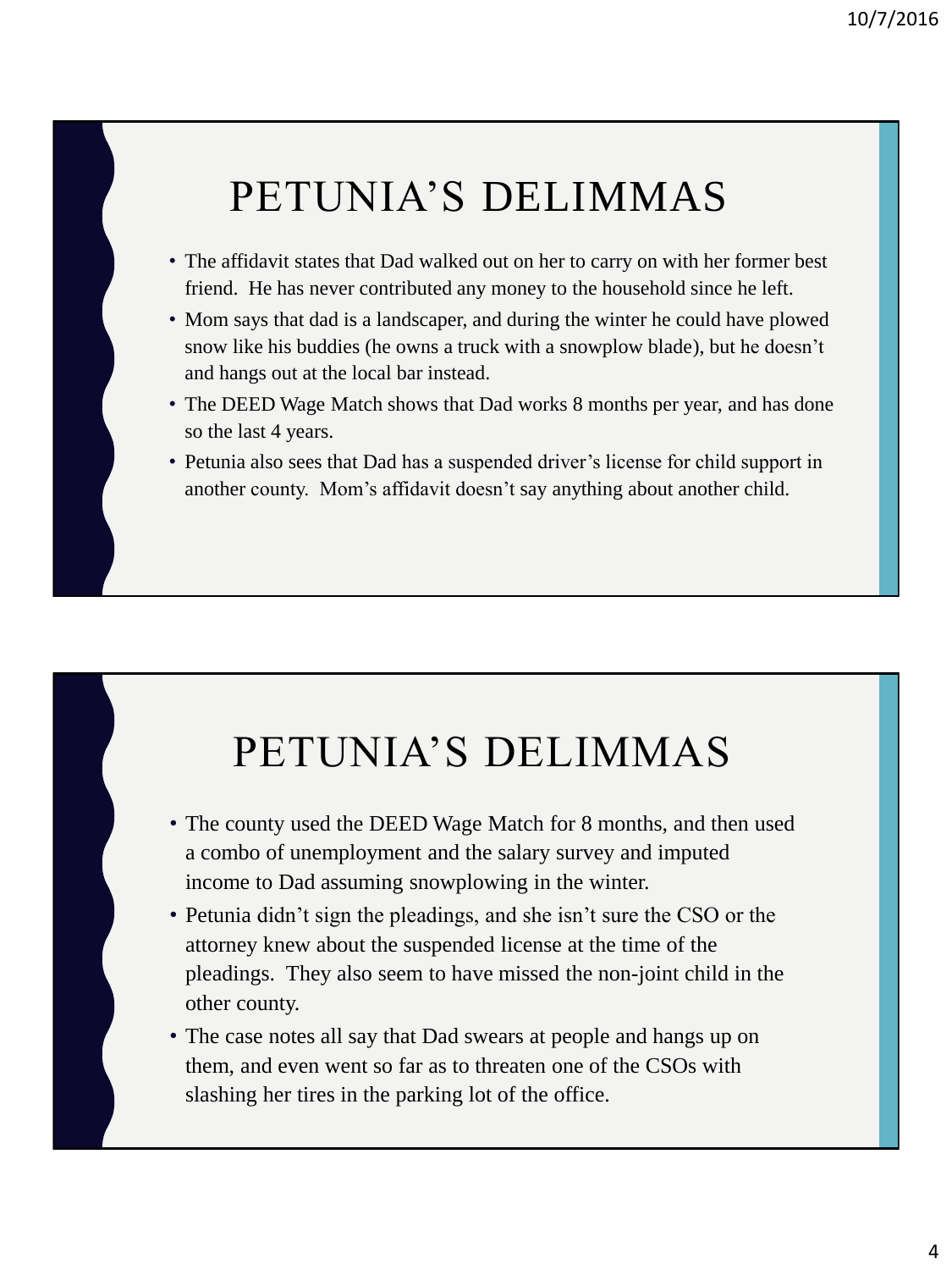### EMOTION: ANGER

- Petunia calls Dad. She doesn't get ahold him, but states in a message that he will get a hearing notice. Dad never calls back.
- The morning of the hearing, the CSO and Petunia sit down to meet with Dad to find out his situation.
- Dad is rude, loud, won't listen. She wonders if she needs to call the bailiff.
- Nothing gets worked out because Dad won't participate. He leaves the building yelling that everyone can go fly a kite.
- The hearing is up next on the court calendar.

# QUESTION

What should Petunia do with the information that is different from the pleadings about the non-joint child, the lack of a driver's license, and how the income was imputed based on an assumption that he could plow snow?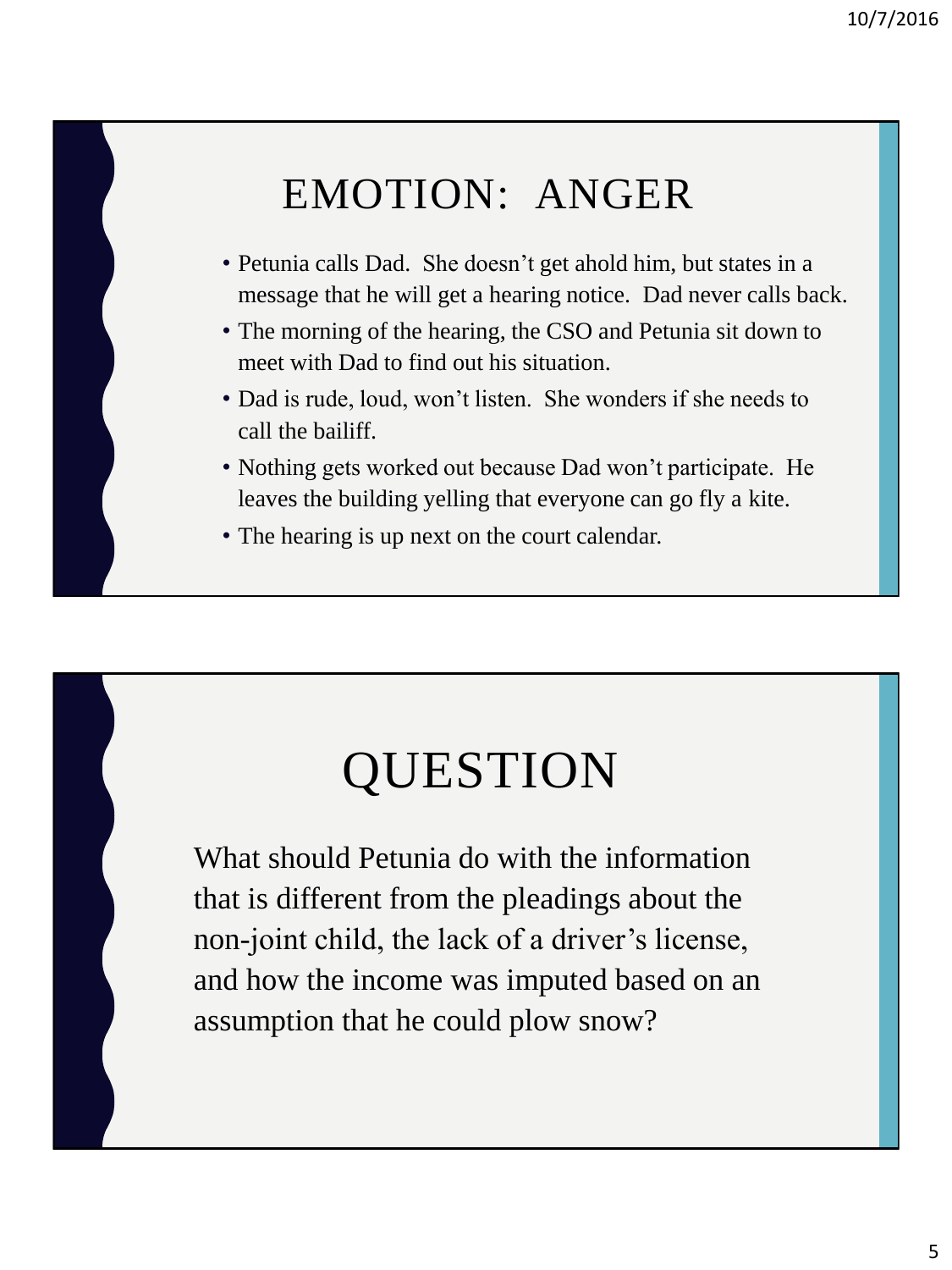#### What should Petunia do the information that's different from the pleadings?

- a. Do nothing. Tell the court that Dad left and the county rests on its pleadings. If Dad cared, he would have stayed.
- b. Ask for a continuance to get more information and secure Dad's involvement in the case.
- c. Let the judicial officer know about the nonjoint child and the lack of a driver's license and ask that support be imputed differently based on no driver's license = no snowplowing.
- d. Actively argue the case, calling witnesses and requesting imputation, saying nothing about the non-joint child. Dad isn't there to testify as to that child and mom doesn't know about the non-joint child.

### DISCUSSION

- a. Do nothing.
- **b. Correct Answer - Ask for a continuance to get more information and secure Dad's involvement in the case.**
- **c. Correct Answer - Go into the hearing and inform the court about the non-joint child and lack of the driver's license.**
- d. Go into the hearing and actively argue the case, calling witnesses and requesting imputation, saying nothing about the non-joint child.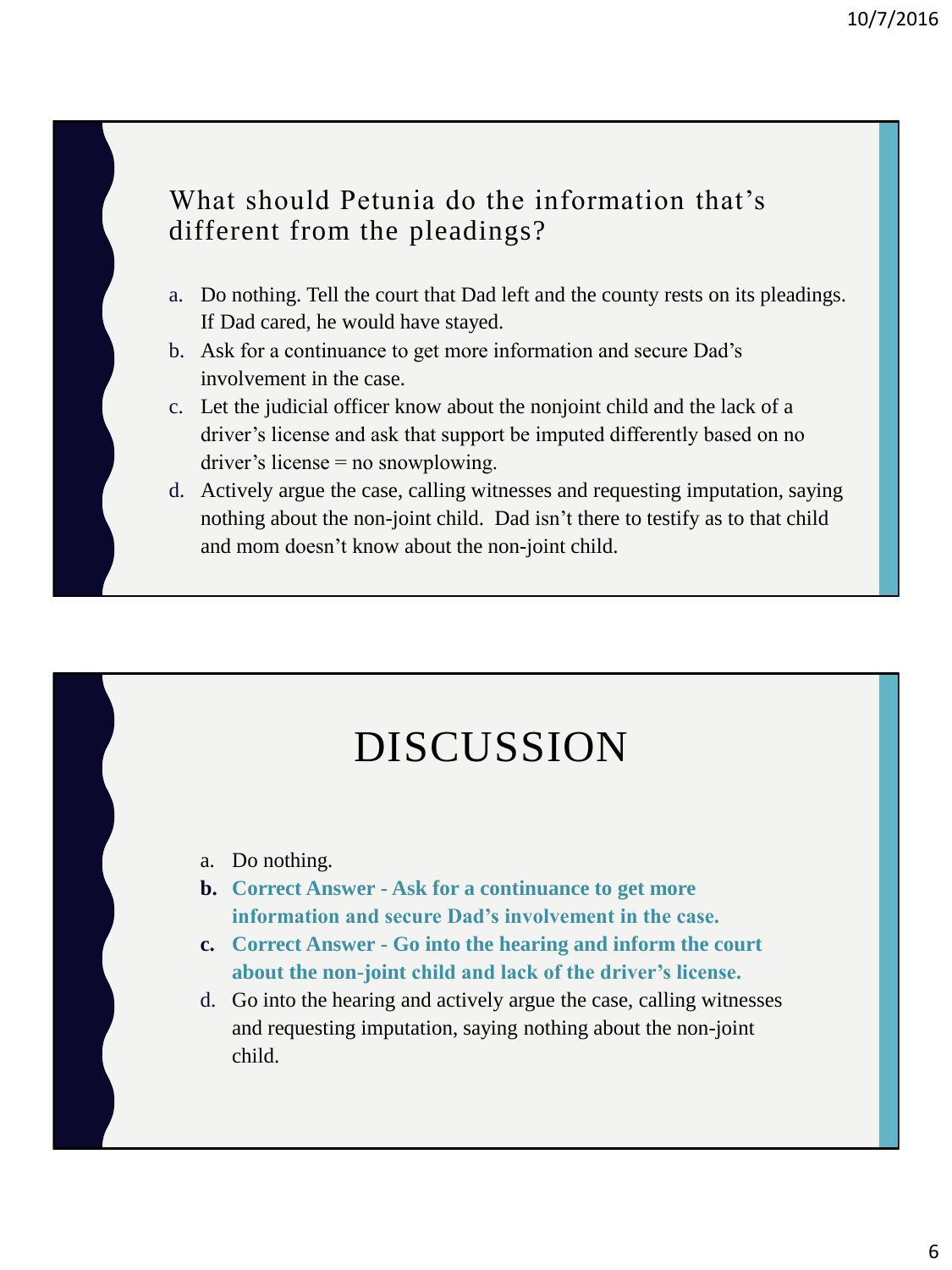### EMOTION: SYMPATHY

- Dad wasn't there to testify as to the non-joint child and Petunia knows mom doesn't know about the non-joint child.
- She feels sympathy for Mom. She understands from her own situation how devastating finding out about the other woman can be. She also understands how it feels to not get any financial support.

# QUESTION

What can Petunia tell Mom?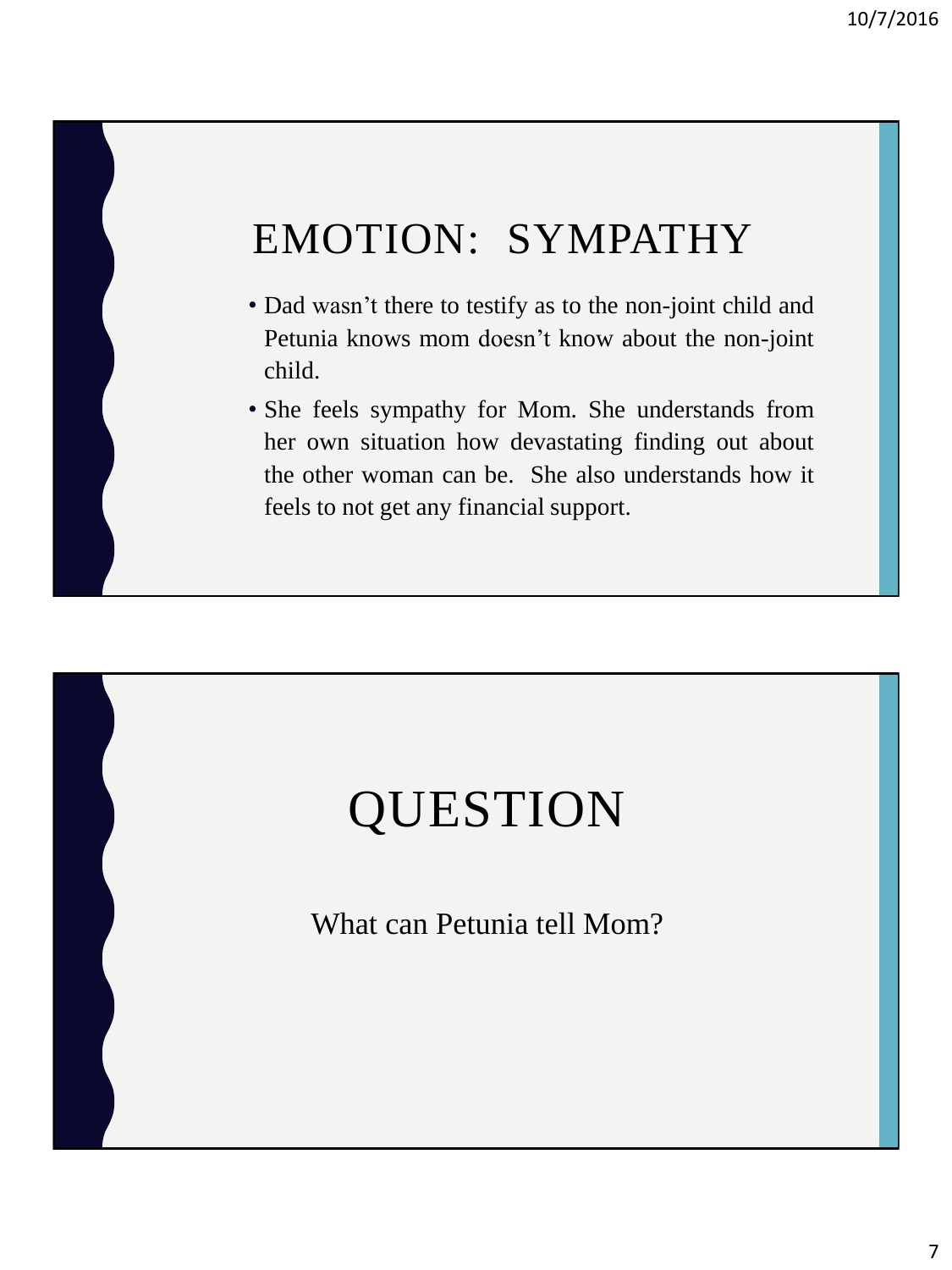#### What can Petunia tell Mom?

- a. Nothing. Tell Mom the county can't say anything, it is up to her to talk to Dad to find out information.
- b. Tell Mom everything she wants to know. Dad should have told her a long time ago. She is entitled to this information.
- c. Tell Mom the age of the child and the initials of the child, as the pleadings should have included this information in the first place.
- d. Instruct Mom on how to get a copy of the establishment order for the other child and give her some money to pay for it, as Mom says she has no money to pay for the copy.

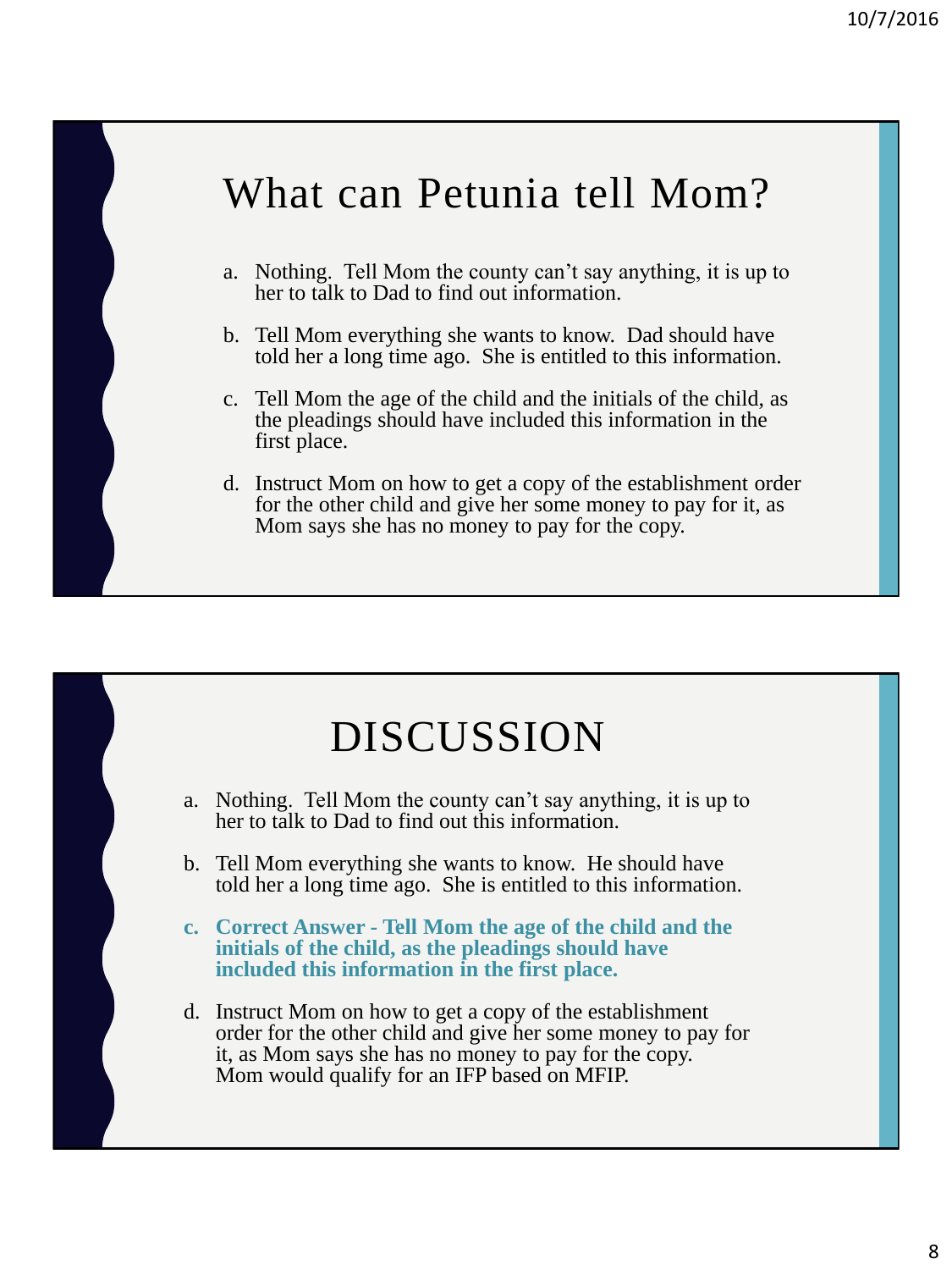#### DISABILITY

- The court continues the hearing.
- Shortly before the continued hearing, Petunia checks the other child support file. She sees again that Dad doesn't have a driver's license but notices in another part of the file a medical statement that diagnoses Dad with Epilepsy and reports that he has had seizures as recently as two months ago. There's also a doctor's form that was sent to the Department of Public Safety to cancel Dad's driver's license because of the seizures.
- Petunia knows that without a driver's license, Dad can't drive a snowplow in the winter but the child support calculations are based on year-round employment, which includes snowplowing.
- Not having that snowplow income would make a significant difference in Dad's income and the child support calculation.

# QUESTION

What should Petunia do with the information about Dad's disability?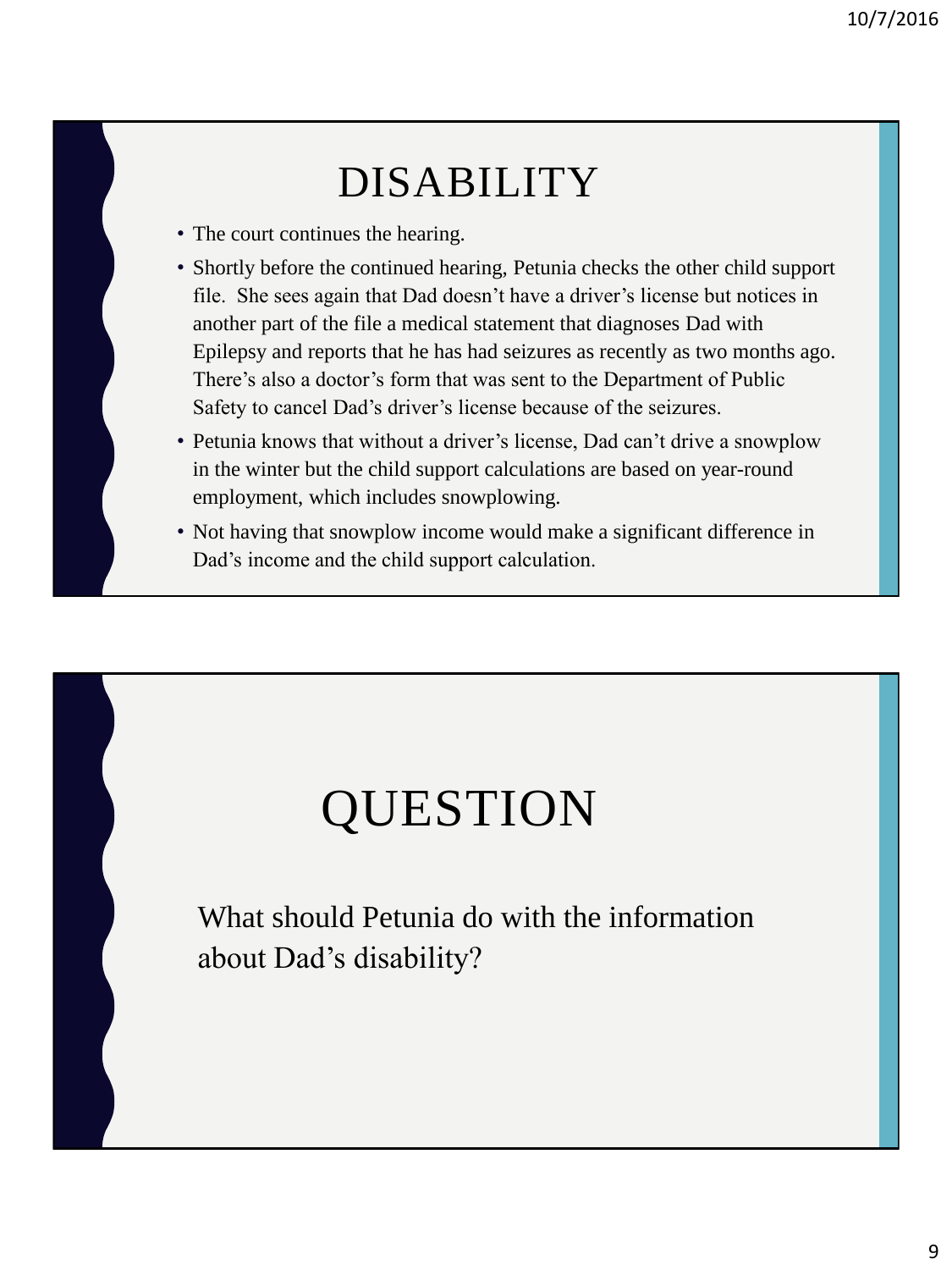#### What should Petunia do with the information about Dad's disability?

- a. Do nothing. The pleadings indicate that Dad is capable of working during the winter and the income can be imputed to him.
- b. Prepare alternative calculations without sharing them with anyone unless Dad raises the issue at the hearing.
- c. Submit a supplemental affidavit from the CSO with the information that the County has learned that Dad is not able to work plowing snow and submit revised calculations to remove the imputed income.
- d. Call Mom and ask her about Dad's health.

#### ANSWER

- a. Do Nothing. The pleadings indicate that Dad is capable of working during the winter and the income can be imputed to him.
- b. Prepare alternative calculations without sharing them with anyone unless Dad raises the issue at the hearing.
- **c. Correct Answer - Submit a supplemental affidavit from the CSO with the information that the County has learned that Dad is not able to work plowing snow and submit revised calculations to remove the imputed income.**
- d. Call Mom and ask her about Dad's health.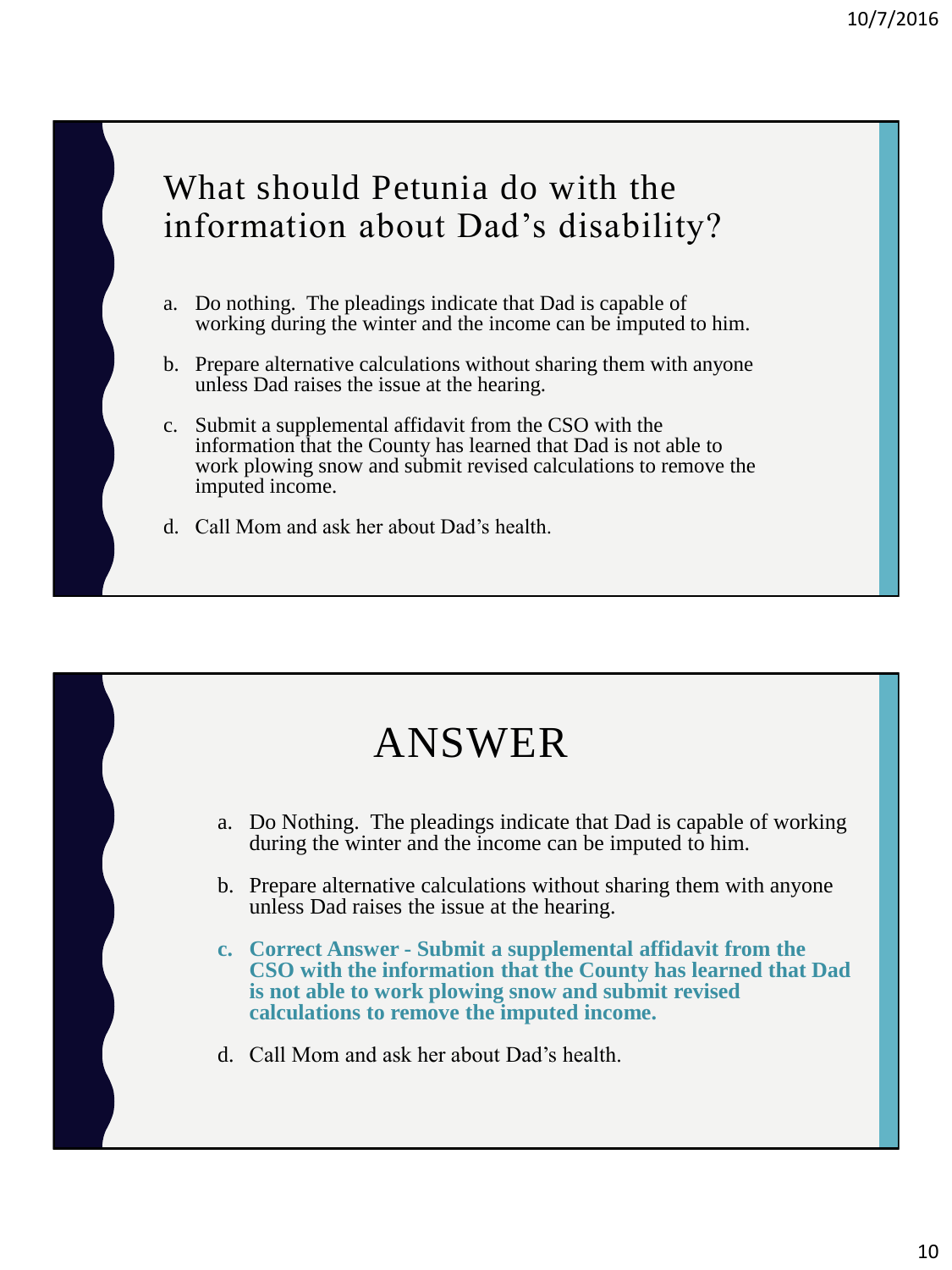### INCAPACITY

- After hearing Petunia's request to submit a supplemental affidavit, the court decides it is best to continue the hearing again and asks Petunia to find a date that works for both parties and inform the Court of available dates within the next 30 days to set a date certain.
- Both parties leave the Courthouse without talking to Petunia about a new hearing date.
- She tries for a few days to get a hold of Dad without any luck. After further investigation, Petunia learns from Dad's sister, who is returning his messages, that Dad is in treatment for chemical dependency issues. Dad's sister tells her the doctors believe he was self-medicating to deal with his Epilepsy. Dad's sister is not sure how long he will be in treatment and it could be anywhere from 3 more weeks to 6 months.

## INCAPACITY

- Petunia gets frustrated that this case is not moving along and would like to just do the hearing and get it over with. There are federal timeframes in this American system!
- She doesn't know for sure when Dad will be available and would like to just set the hearing 30 days out and be done.
- Dad knew the Court wanted to set the continued hearing out 30 days when he was at the courthouse and she's pretty sure that Dad's sister will tell him her call to set need to set a new date.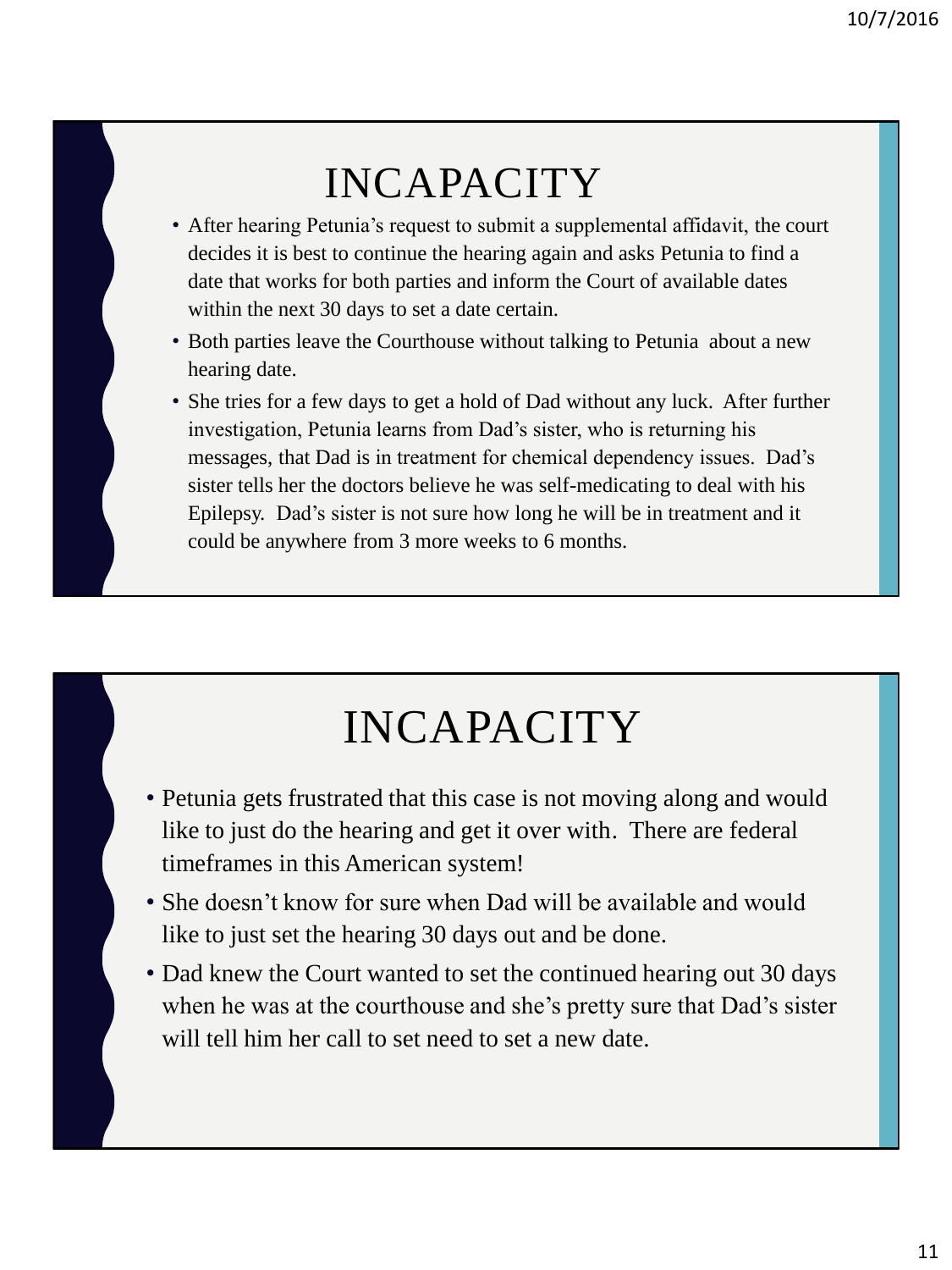# QUESTION

What should Petunia do about setting the next Court date?

#### What should Petunia do about setting the next Court date?

- a. Tell the Court she couldn't reach Dad and set a new date that works for her and mom. Afterall, she doesn't represent Dad and he was aware of what the Court wanted to do.
- b. Keep trying to reach Dad and wait for the Judge's clerk to follow-up with her on setting the new date.
- c. Tell the Court and Mom that Dad is in CD treatment for chemical dependency issues related to his epilepsy and she doesn't know when he will be out.
- d. Inform the Court that she has become aware that dad will likely be unavailable for a continued hearing in 30 days and ask the Court for a flexible date 60 days out to be adjusted if Dad is still not available.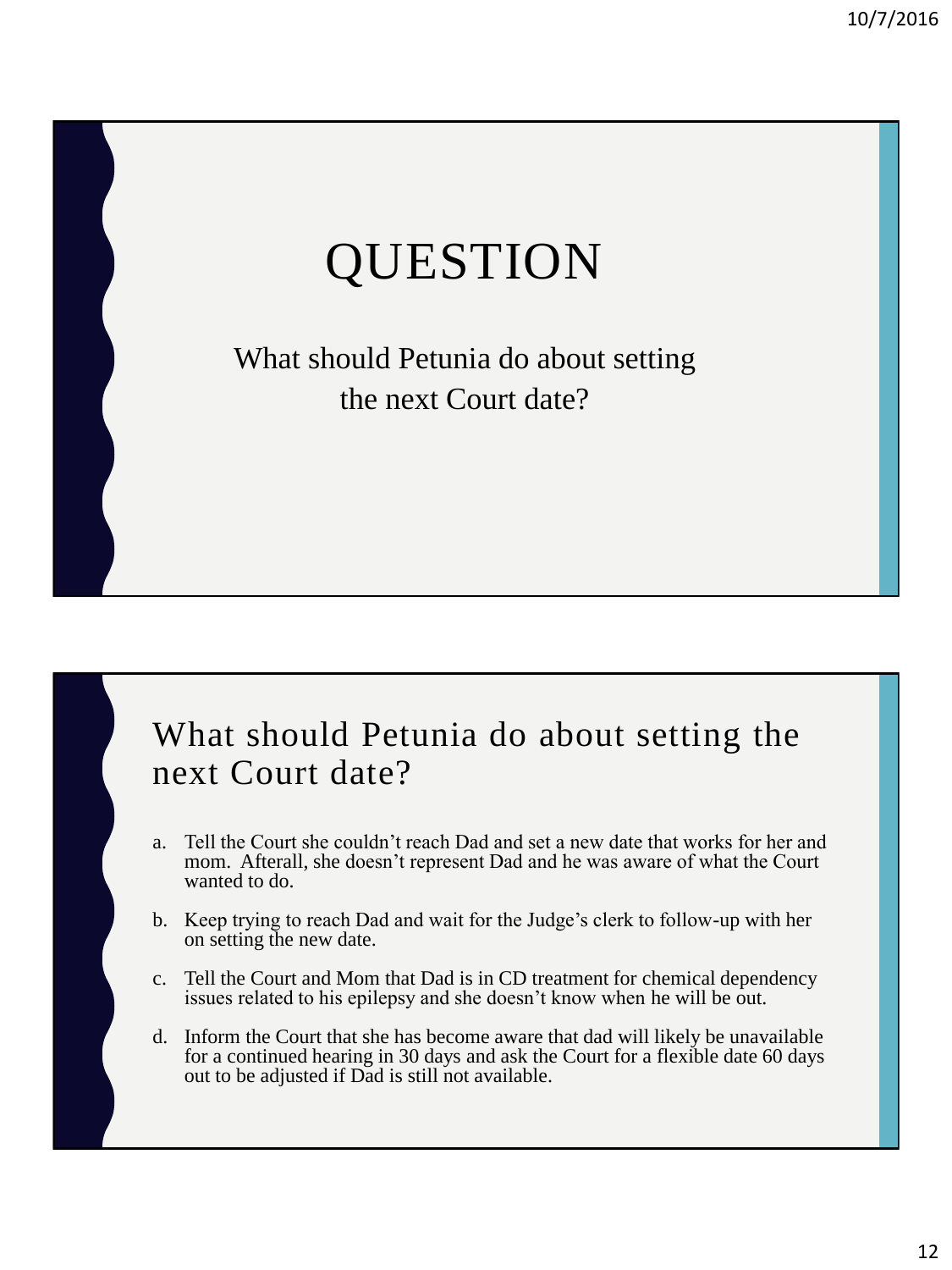### DISCUSSION

- a. Tell the Court she couldn't reach Dad and set a new date that works for her and mom because she doesn't represent Dad and he was aware of what the Court wanted to do.
- b. Keep trying to reach Dad and wait for the Judge's clerk to follow-up with her on setting the new date.
- c. Tell the Court and Mom that Dad is in CD treatment for chemical dependency issues related to his epilepsy and she doesn't know when he will be out.
- d. **Correct Answer - Inform the Court that she has become aware that dad will likely be unavailable for a continued hearing in 30 days and ask the Court for a flexible date 60 days out to be adjusted if Dad is still not available.**

- When she hears about what will now be an extended continuance, Mom is very upset about the entire process.
- Mom approaches Petunia in tears asking why Dad is getting breaks and she ends up getting screwed. At one point Mom says to Petunia "I thought you were my lawyer! Why do you keep helping him?"
- Petunia takes Mom into a conference room to calm down and further discuss the matter.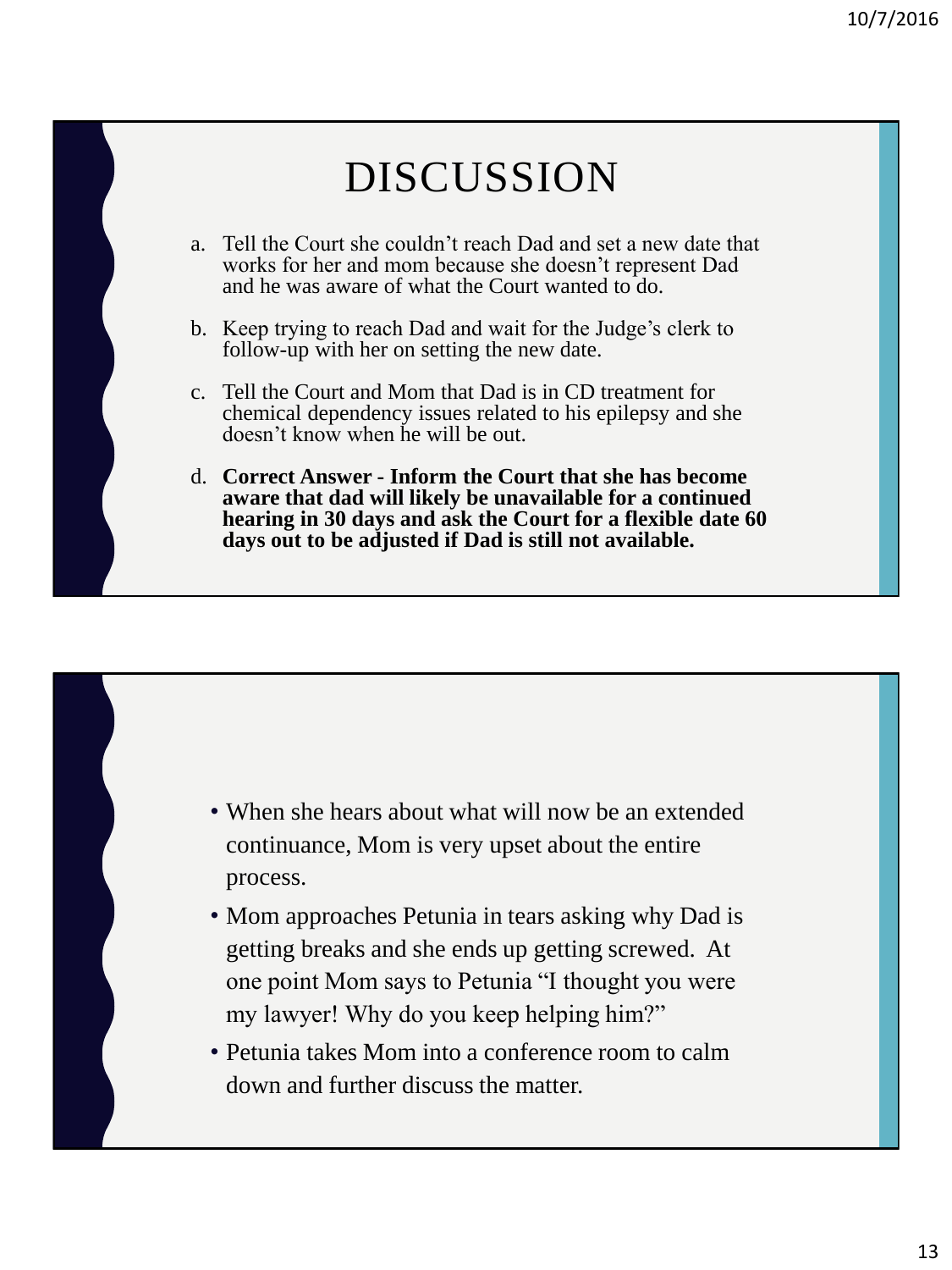# QUESTION

What things should Petunia tell Mom?

#### What things should Petunia tell Mom?

- a. "You should submit any evidence and witnesses you have that Dad is faking his seizures or that he's still driving the snowplow even though he doesn't have a valid driver's license. The Court can consider the income if he's earning it."
- b. "I'm not your attorney. I represent the County and our interests don't always match up. You can hire an attorney or go to the self-help center to get some brief legal advice if you feel you need additional advice and information."
- c. "You can sit here until you calm down but I'm not going to discuss this with you anymore."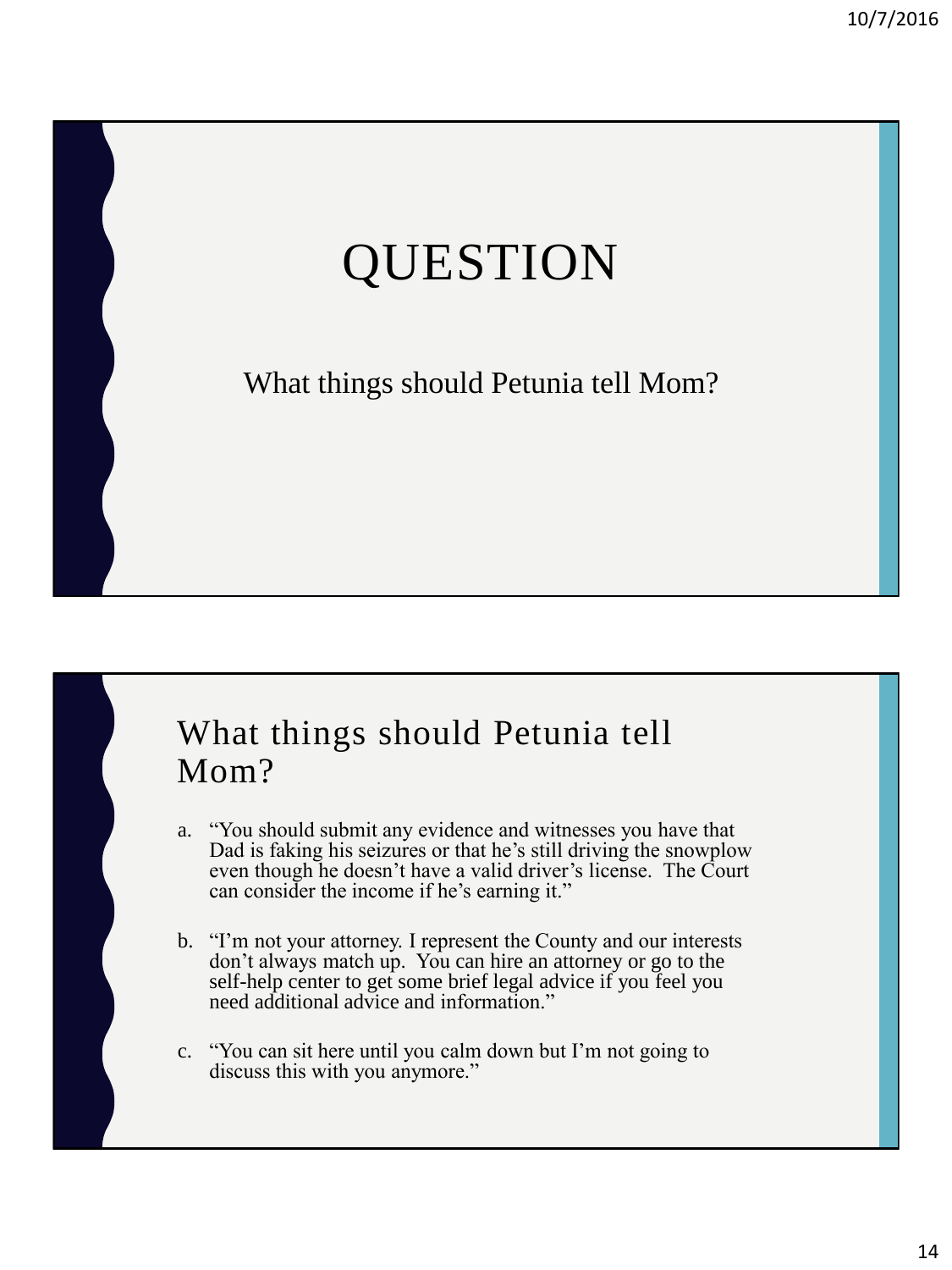

#### DIVERSITY, RACE AND RELIGION

- During the meeting prior to the second hearing, Petunia hears Mom mumbling during a conversation and realizes that Mom is mumbling about setting a spell. A spell that Petunia has heard because of her sister and her nephew.
- Petunia is furious that she's again forced to deal with a wizard, especially given the fact that Mom didn't reveal this to her before.
- Petunia politely asks Mom if she's a wizard and Mom reveals that she is half wizard and that's she's been earning money casting spells for her friends and neighbors, income which has not been reported to the County and dramatically changes the child support calculation.
- Petunia has a blinding hate for all wizards and would love to see this become public and get her denied child support.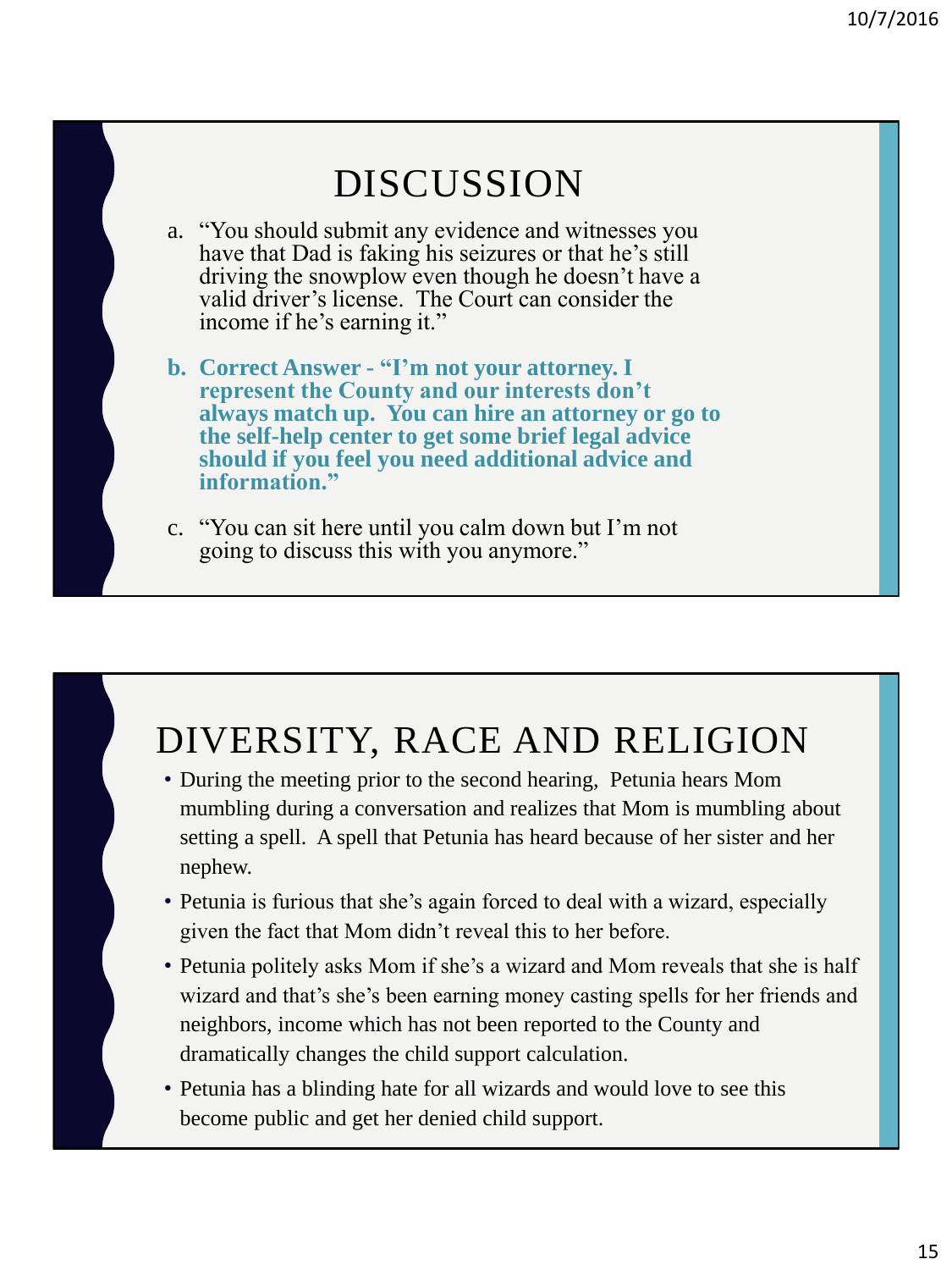# QUESTION

What should Petunia do with the information that Petunia has additional income?



- a. Immediately report Mom to the welfare fraud department.
- b. Prepare a supplemental affidavit from the CSO outlining that Mom has been working as an independent contractor and earning income and revise the calculations to account for that income.
- c. Call Dad and ask about anything he knows about Mom's wizard heritage.
- d. Contact Petunia's neighbors, threatening them that they must sign affidavits about the funds they pay her or they can be prosecuted.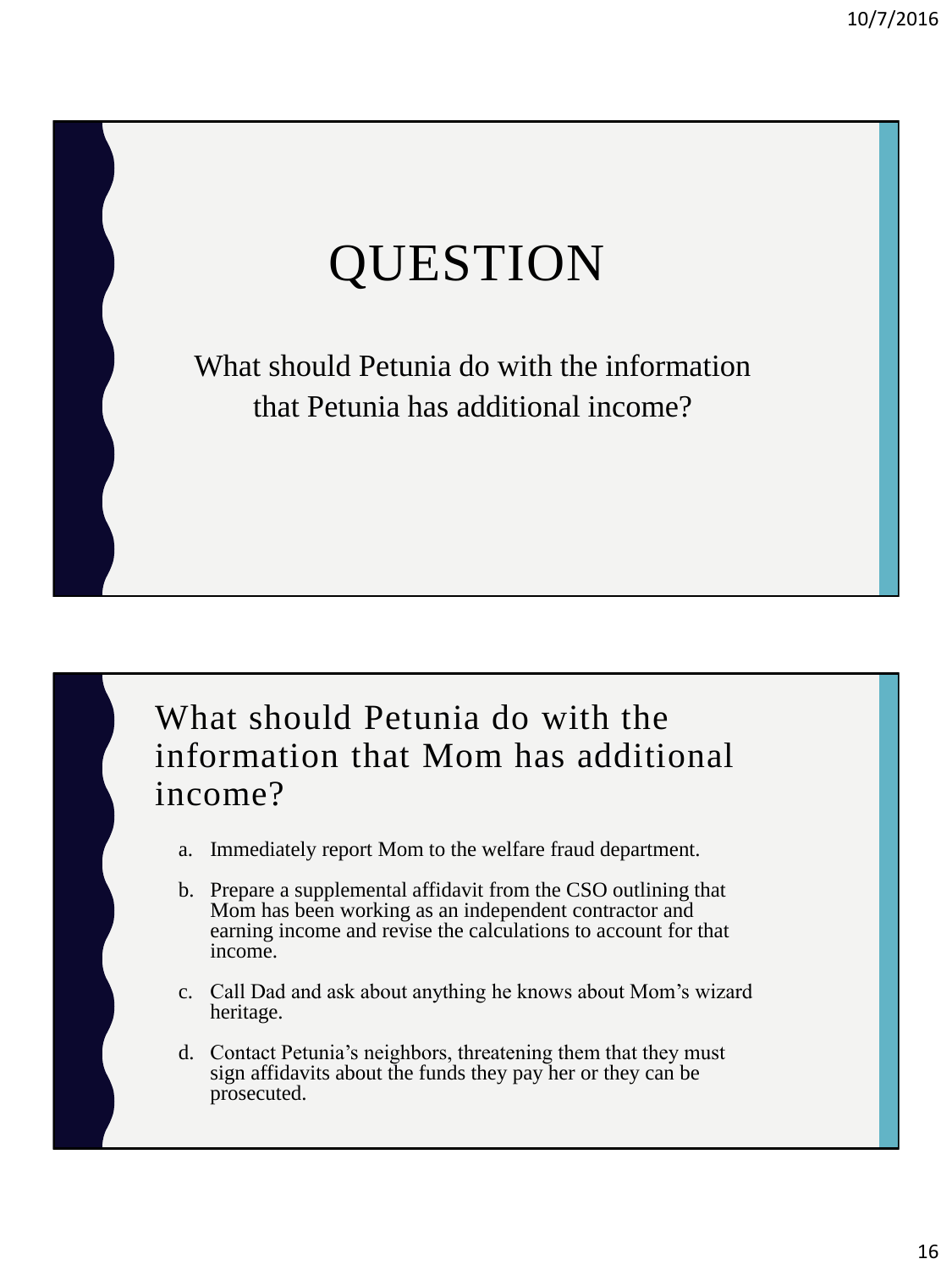### DISCUSSION

- a. Immediately report Mom to the welfare fraud department.
- **b. Correct Answer - Prepare a supplemental affidavit from the CSO outlining that Mom has been working as an independent contractor and earning income and revise the calculations to account for that income.**
- c. Call Dad and ask about anything he knows about Mom's wizard heritage.
- d. Contact Petunia's neighbors, threatening them that they must sign affidavits about the funds they pay her or they can be prosecuted.

#### CONFUSION OF ROLE/SPECIAL OBLIGATIONS

- Petunia decides Dad deserves to get out of paying child support to Mom and wants to contact Dad to give him legal advice about how to defeat Mom's request.
- She knows that she can't give him direct legal advice.
- She also knows that the County Child Support Case Manager (Delores Umbridge) hates people who are half-wizards.
- Petunia gives Delores information to give to Dad, and Delores calls to give some insights on what he should be doing.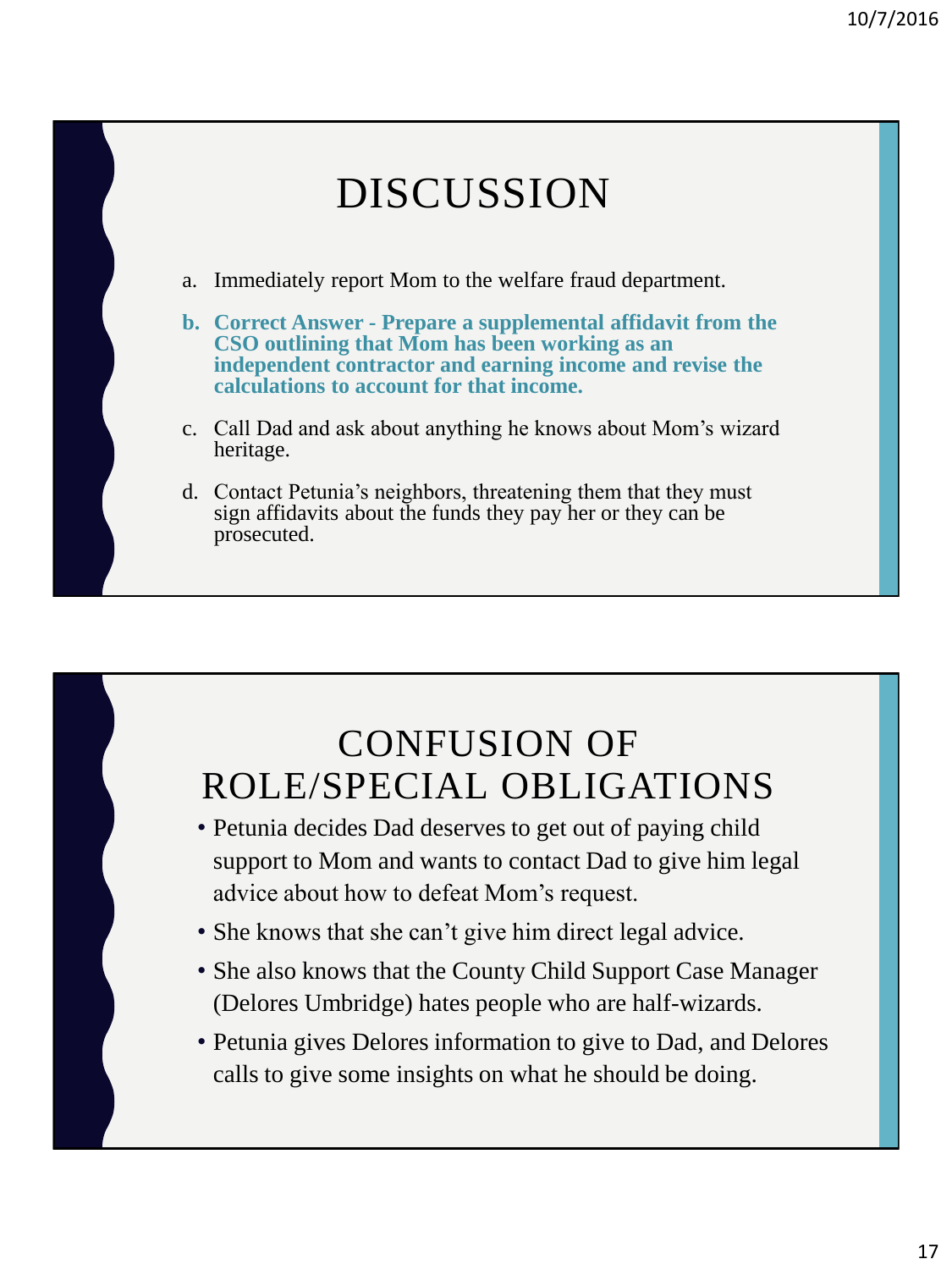# QUESTION

Was Petunia correct to not provide this information directly to help Dad?

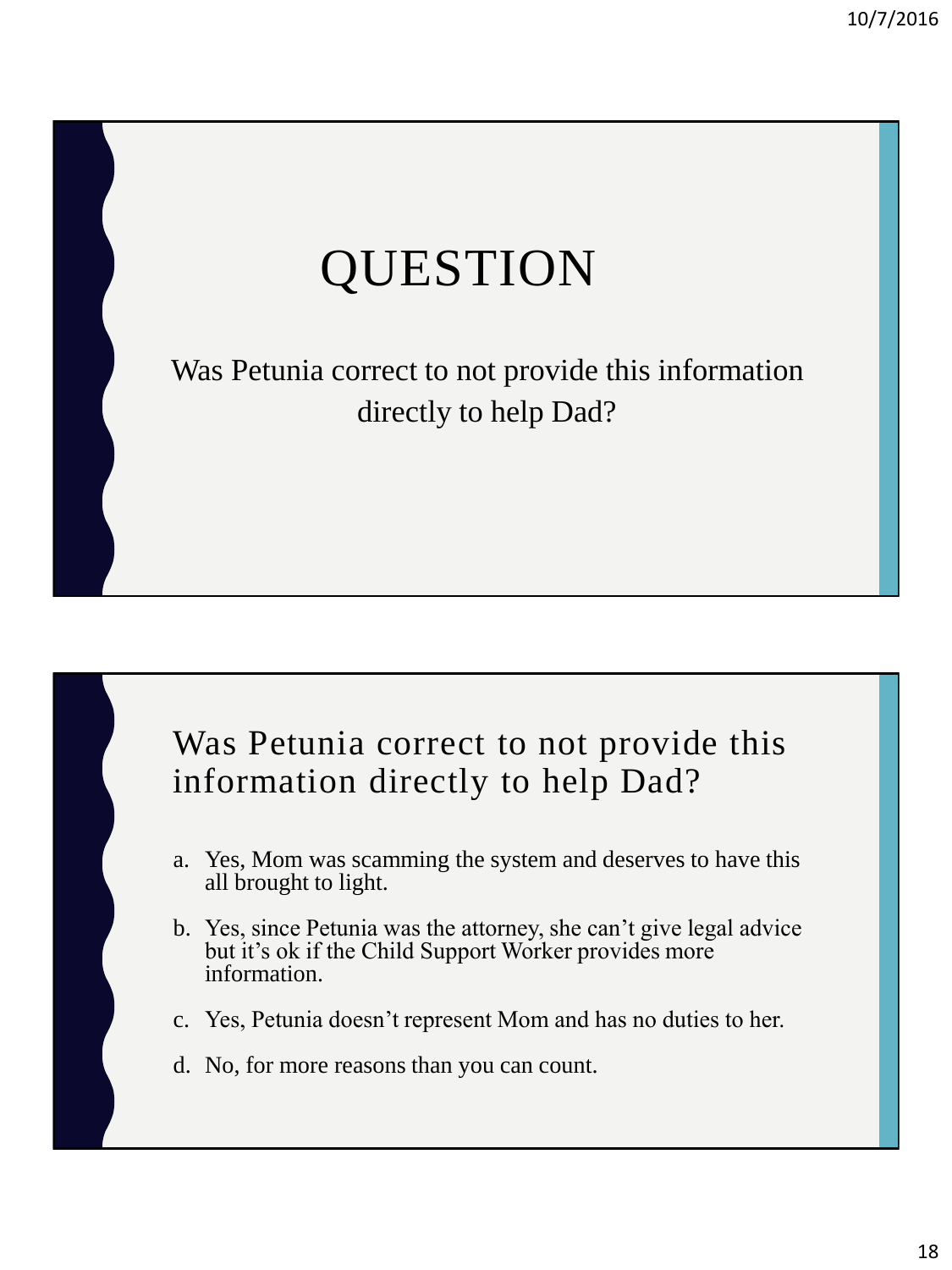#### DISCUSSION a. Yes, Mom was scamming the system and deserves to have this all brought to light. b. Yes, since Petunia was the attorney, she can't give legal advice but it's ok if the Child Support Worker provides more information. c. Yes, Petunia doesn't represent Mom and has not duties to her. d. **Correct Answer - No, for more reasons than you can count.**

• Mom learns about what Petunia has done and files a complaint against Petunia with the Office of Lawyer's Professional Responsibility. Mom alleges that Petunia represented her in the child support hearing and revealed confidential information about her when she found out she was a wizard.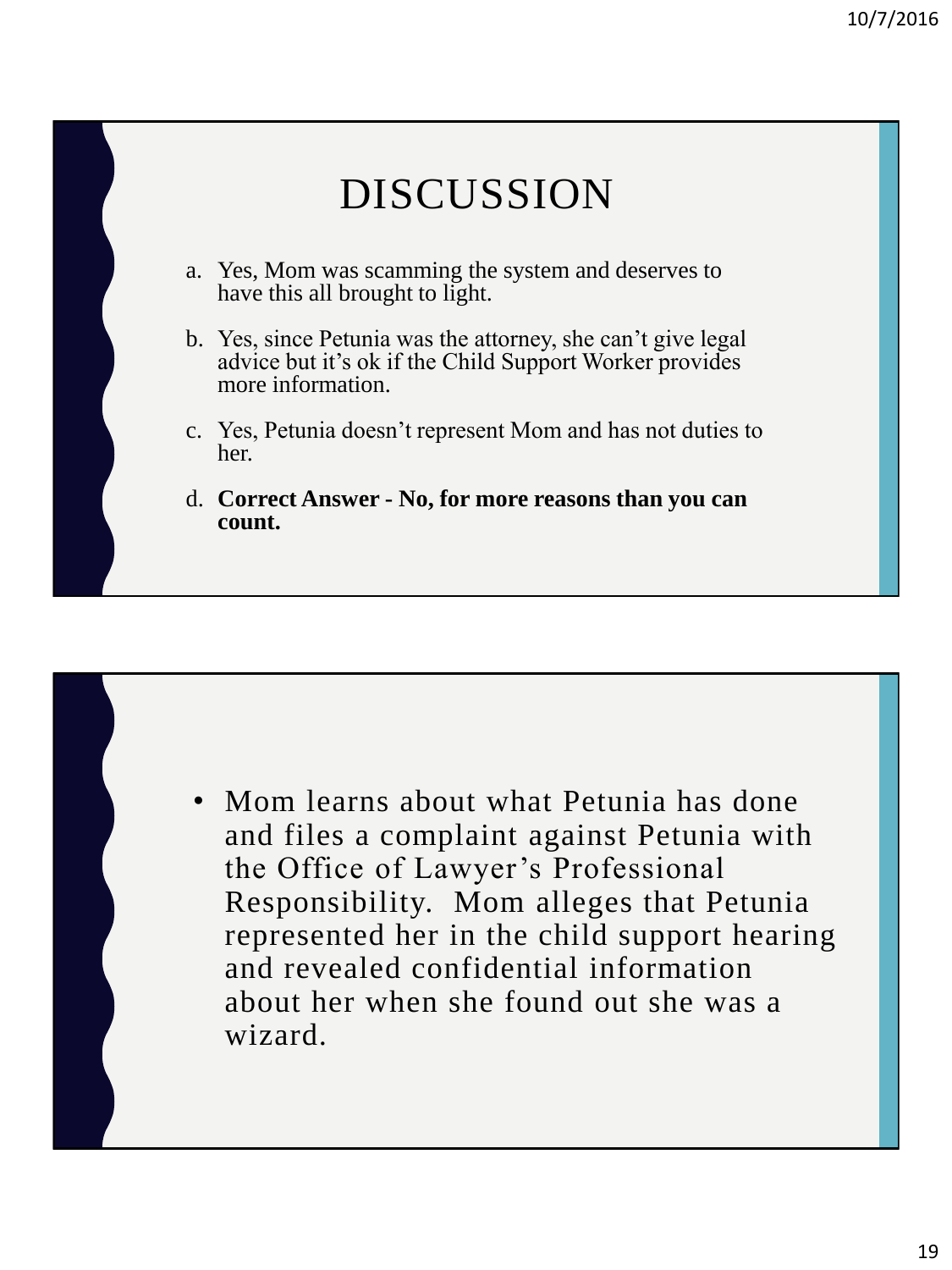

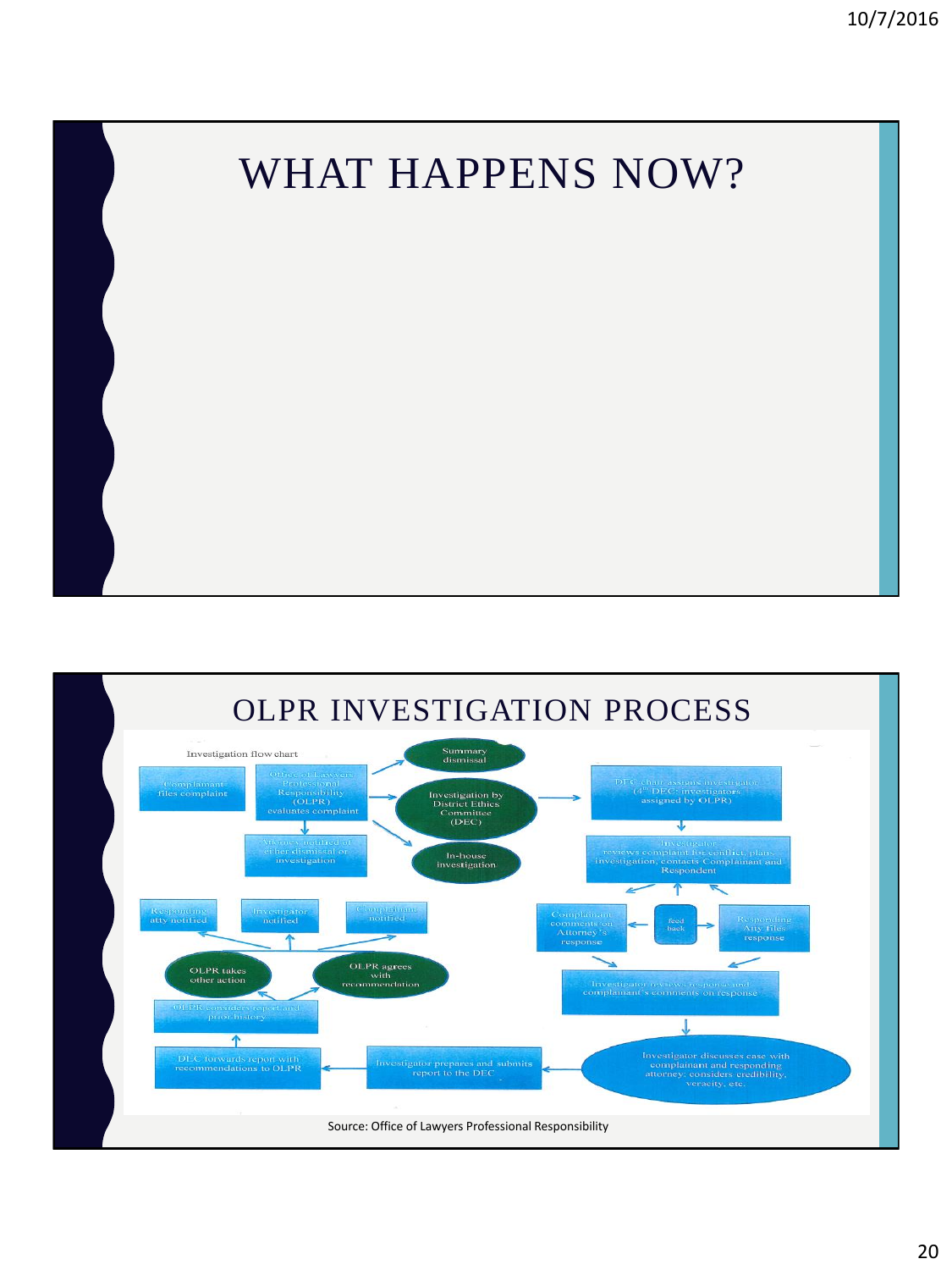| <b>Case Statistics Fiscal Year 2015</b> |       |  |  |  |
|-----------------------------------------|-------|--|--|--|
|                                         |       |  |  |  |
| Files open at the start of 2015:        | 650   |  |  |  |
| Complaints received in 2015:            | 1,210 |  |  |  |
| Files closed in 2015:                   | 1,332 |  |  |  |
| Files open at the end of 2015:          | 528   |  |  |  |

Source: Annual Report of the Lawyers of Professional Responsibility Board and Annual Report of the Office of Lawyers Professional Responsibility, July 2016

|      |                 |       |                |                                                         | <b>TABLE II</b>          |                   |                     |                     |              |                          |       |
|------|-----------------|-------|----------------|---------------------------------------------------------|--------------------------|-------------------|---------------------|---------------------|--------------|--------------------------|-------|
|      |                 |       |                | Supreme Court Dispositions and Reinstatements 2006-2015 |                          | Number of Lawyers |                     |                     |              |                          |       |
|      | Disbar.         | Susp. | Probation      | Reprimand                                               | Dismissal                | Reinstated        | Reinstate<br>Denied | Disability          | SC<br>AD/Aff | Other                    | Total |
| 2006 | $8\phantom{.}$  | 26    | $\overline{9}$ | 5                                                       | $\overline{\phantom{a}}$ | $\overline{9}$    | ٠                   | $\overline{2}$      | ۰            | $6^{\circ}$              | 67    |
| 2007 | 5               | 22    | 6              | ù.                                                      | $\sim$                   | 7                 | $\overline{2}$      | $\bar{\phantom{a}}$ | $\bf{I}$     | ×.                       | 43    |
| 2008 | $\overline{4}$  | 20    | 11             | $\overline{2}$                                          | 豪                        | 4                 | $\overline{2}$      | $\sqrt{2}$          | $\sim$       | ۰                        | 45    |
| 2009 | 5               | 23    | $\overline{4}$ | 6                                                       | ÷                        | 14                | $\mathbf{1}$        | $\mathbf{1}$        | D.           | ¥.                       | 54    |
| 2010 | 7               | 9     | $\overline{7}$ | 3                                                       | I.                       | 8                 | $\overline{2}$      | $\overline{4}$      | $\sim$       | u,                       | 41    |
| 2011 | $\overline{2}$  | 18    | 5              | $\overline{2}$                                          | $\sim$                   | 20                | $\omega$            | 1                   | g,           | ×                        | 48    |
| 2012 | 6               | 26    | $\,$ 8 $\,$    |                                                         |                          | 7                 | $\omega$            | ¥                   | ¥.           | $\overline{\phantom{a}}$ | 49    |
| 2013 | 11              | 28    | $\overline{9}$ | 4                                                       | w.                       | 14                | u.                  | $\overline{2}$      | ¥.           | W.                       | 68    |
| 2014 | $6\overline{6}$ | 22    | 6              | 5                                                       | $\sim$                   | 10                | 1                   | $\mathbf{0}$        | $^{0}$       | $I^*$                    | 51    |
| 2015 | 6               | 47    | 8              | 4                                                       | $\sim$                   | 14                | ٠                   |                     | $\bar{a}$    | $\sim$                   | 80    |

Source: Annual Report of the Lawyers of Professional Responsibility Board and Annual Report of the Office of Lawyers Professional Responsibility, July 2016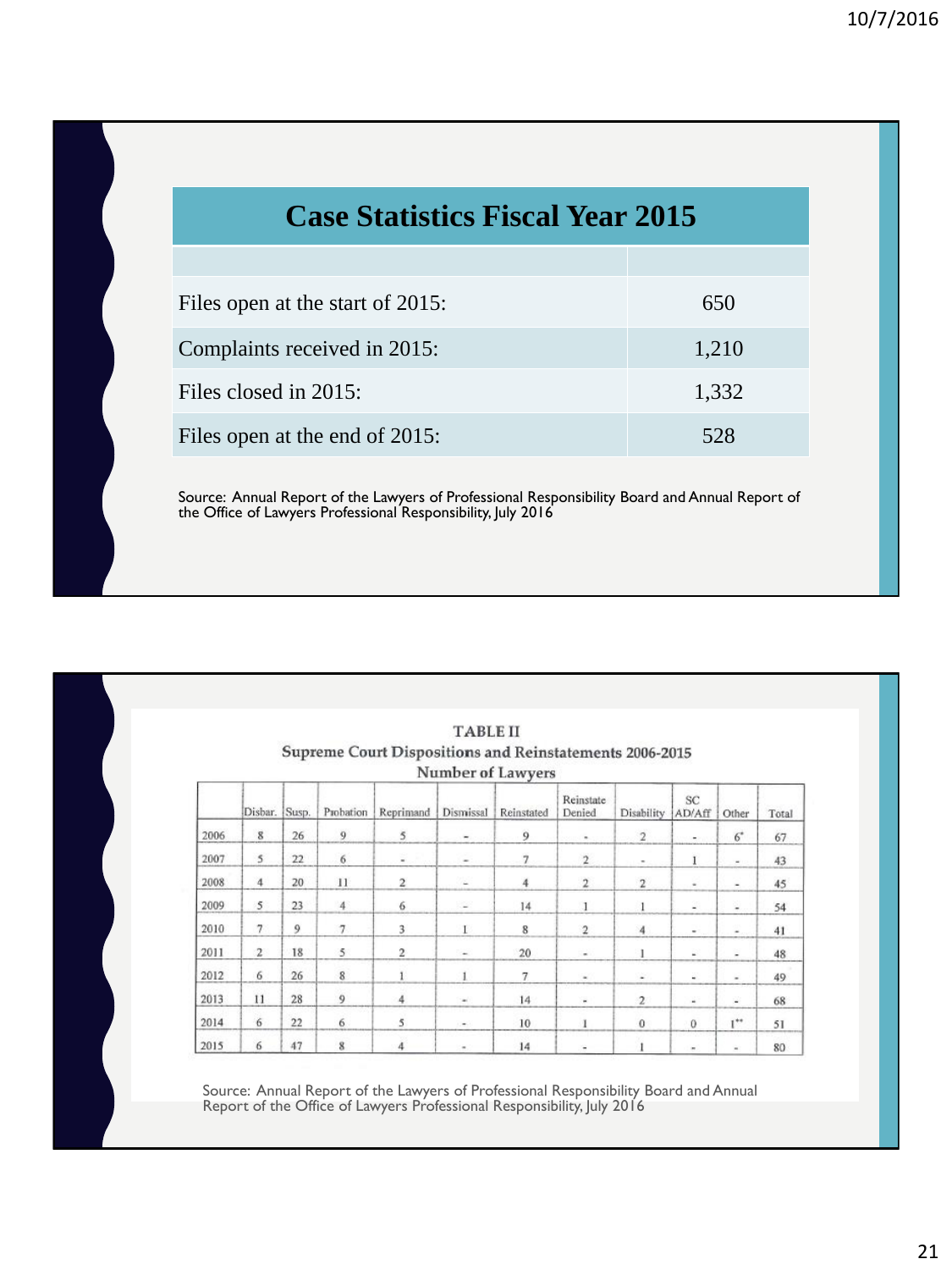

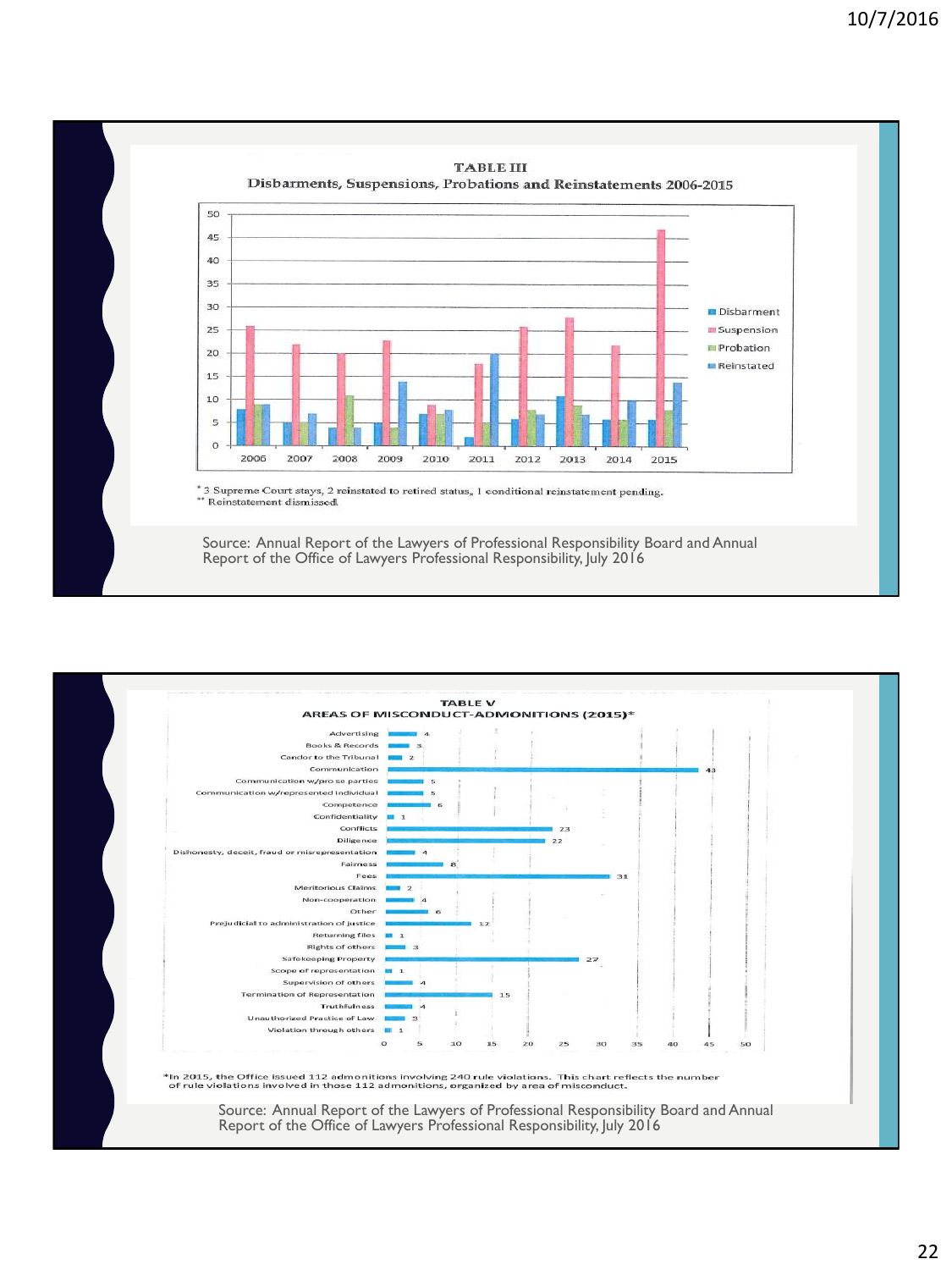

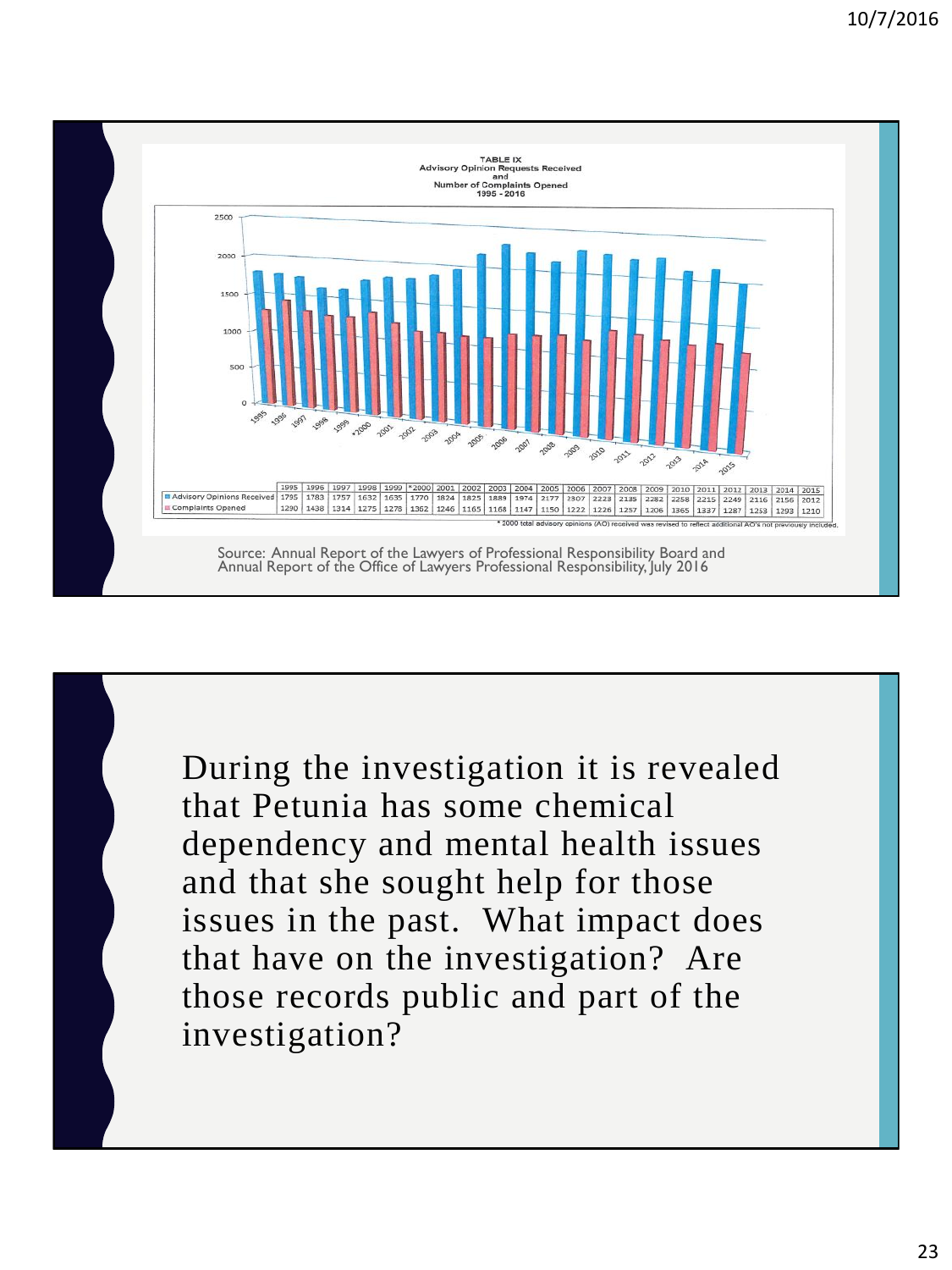#### **Rule 8.3**

Rule 8.3. Reporting Professional Misconduct

(a) A lawyer who knows that another lawyer has committed a violation of the Rules of Professional Conduct that raises a substantial question as to that lawyer's honesty, trustworthiness, or fitness as a lawyer in other respects, shall inform the appropriate professional authority.

(b) A lawyer who knows that a judge has committed a violation of the applicable Code of Judicial Conduct that raises a substantial question as to the judge's fitness for office shall inform the appropriate authority.

(c) This rule does not require disclosure of information that Rule 1.6 requires or allows a lawyer to keep confidential or information gained by a lawyer or judge while participating in a lawyers assistance program or other program providing assistance, support, or counseling to lawyers who are chemically dependent or have mental disorders.

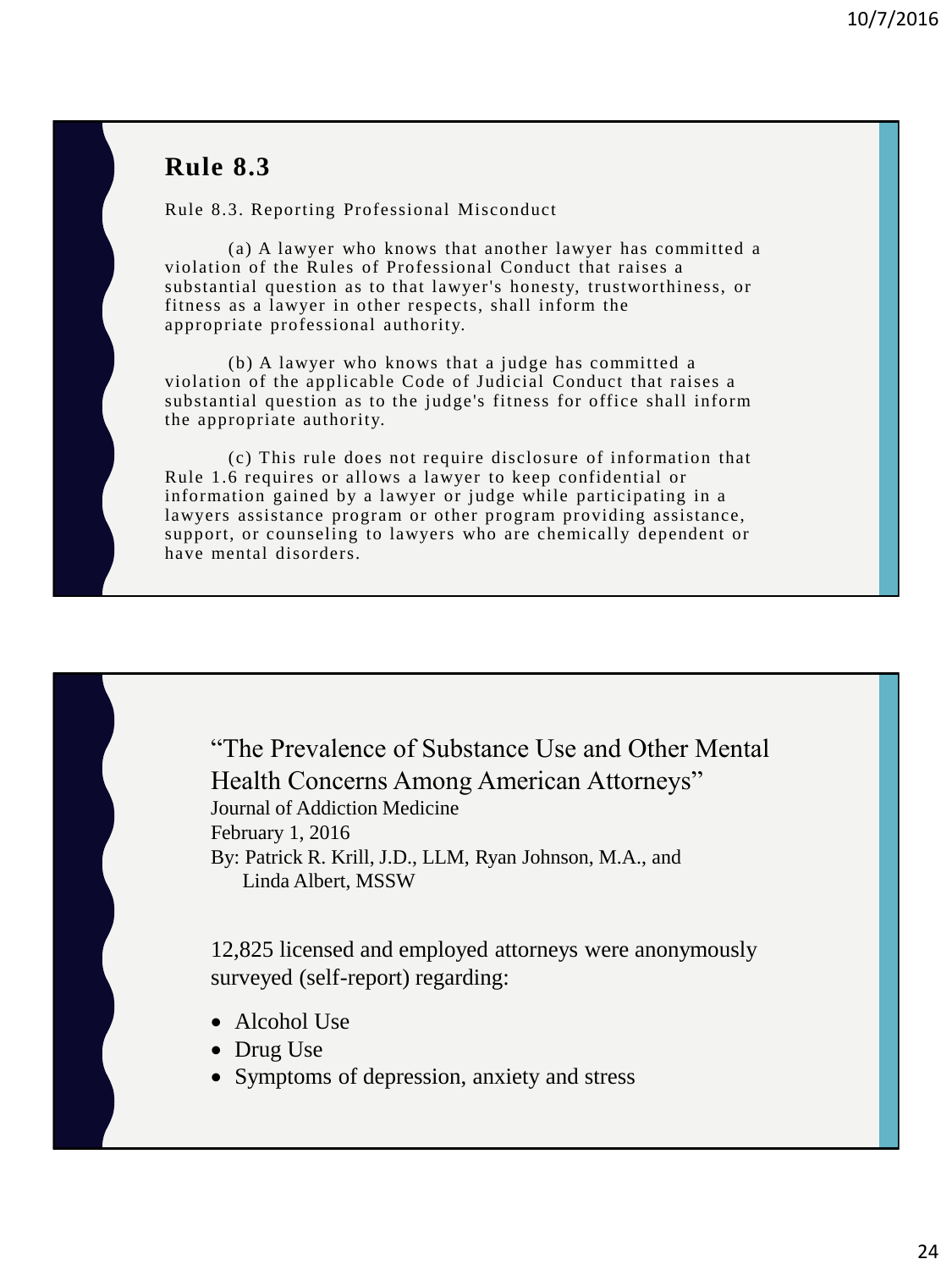#### **Summary Statistics Substance Use in the Past 12 months**

| <b>Out of 12,825</b><br><b>Attorneys Surveyed</b> | <b>Number of Attorneys</b><br>reporting use | Percentage of Sample Size<br><b>Reporting Use</b> |
|---------------------------------------------------|---------------------------------------------|---------------------------------------------------|
| <b>Alcohol</b>                                    | 10,874                                      | 84.1%                                             |
| <b>Tobacco</b>                                    | 2163                                        | 16.9%                                             |
| <b>Sedatives</b>                                  | 2015                                        | 15.7%                                             |
| Marijuana                                         | 1307                                        | 10.2%                                             |
| <b>Opioids</b>                                    | 722                                         | 5.6%                                              |
| <b>Cocaine</b>                                    | 107                                         | 0.8%                                              |

Source Data: "The Prevalence of Substance Use and Other Mental Health Concerns Among American Attorneys", Journal of Addiction Medicine, February 1, 2016, By: Patrick R. Krill, J.D., LLM, Ryan Johnson, M.A., and Linda Albert, MSSW.

| <b>Summary Statistics for Alcohol Use Disorders</b><br><b>Identification Test</b> |                                             |                                              |  |  |
|-----------------------------------------------------------------------------------|---------------------------------------------|----------------------------------------------|--|--|
|                                                                                   | <b>Number of Attorneys</b><br>Participating | Percentage showing<br><b>Problematic Use</b> |  |  |
| <b>Total Sample</b>                                                               | 11,278                                      | 20.6%                                        |  |  |
| <b>Men</b>                                                                        | 6012                                        | 25.1%                                        |  |  |
| <b>Women</b>                                                                      | 5217                                        | 15.5%                                        |  |  |

Source Data: "The Prevalence of Substance Use and Other Mental Health Concerns Among American Attorneys", Journal of Addiction Medicine, February 1, 2016, By: Patrick R. Krill, J.D., LLM, Ryan Johnson, M.A., and Linda Albert, MSSW.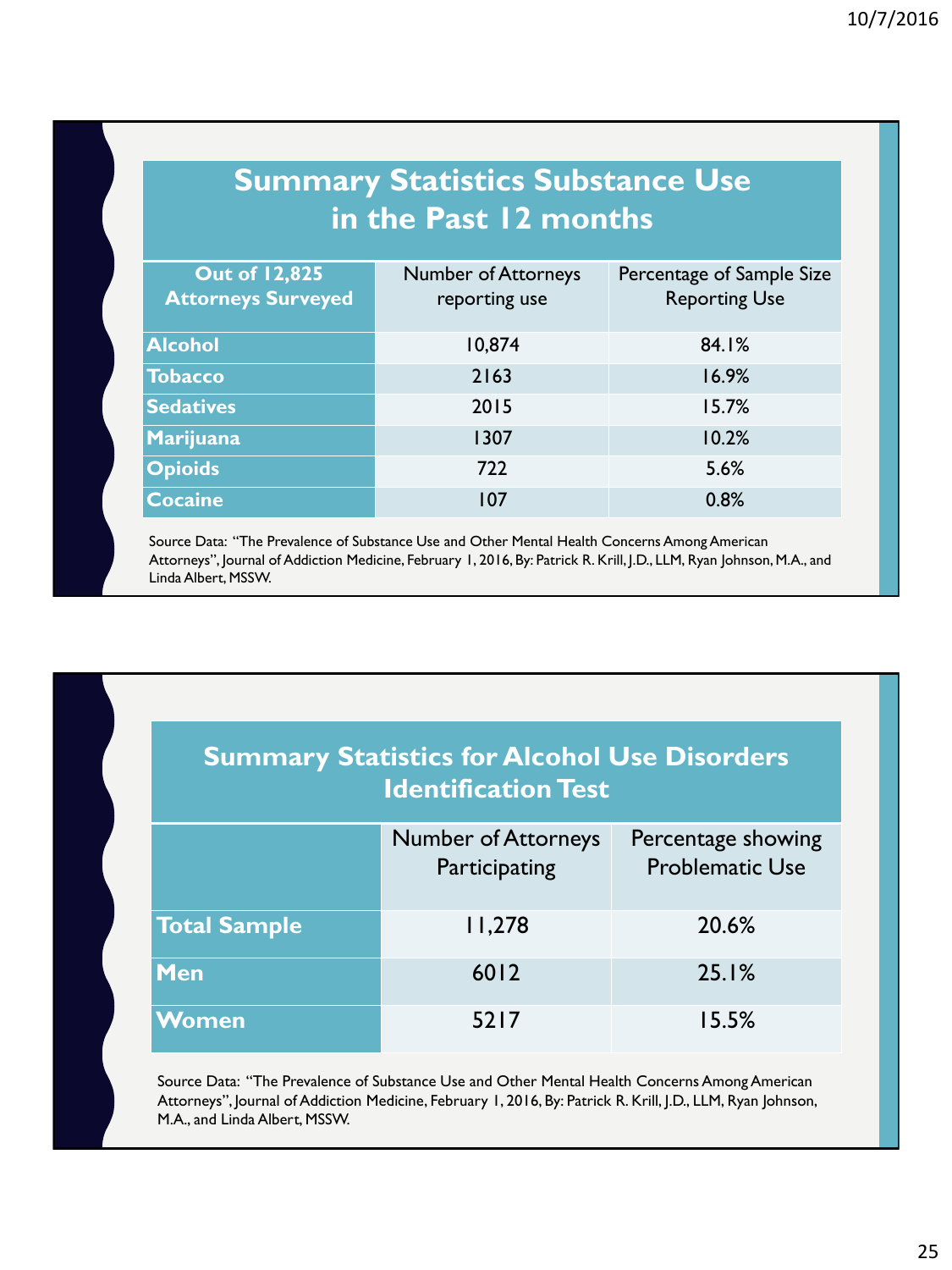| <b>Summary Statistics for Alcohol Use Disorders Identification Test</b> |                                   |                                    |  |  |  |  |
|-------------------------------------------------------------------------|-----------------------------------|------------------------------------|--|--|--|--|
|                                                                         | Number of Attorneys Participating | Percentage showing Problematic Use |  |  |  |  |
| Age (years)                                                             |                                   |                                    |  |  |  |  |
| 30 or younger                                                           | 1393                              | 31.9%                              |  |  |  |  |
| $31 - 40$                                                               | 2877                              | 25.1%                              |  |  |  |  |
| 41-50                                                                   | 2345                              | 19.1%                              |  |  |  |  |
| 51-60                                                                   | 2548                              | 16.2%                              |  |  |  |  |
| $61 - 70$                                                               | 1753                              | 14.4%                              |  |  |  |  |
| 71 or older                                                             | 297                               | 12.1%                              |  |  |  |  |

Source Data: "The Prevalence of Substance Use and Other Mental Health Concerns Among American Attorneys", Journal of Addiction Medicine, February 1, 2016, By: Patrick R. Krill, J.D., LLM, Ryan Johnson, M.A., and Linda Albert, MSSW.

#### **Summary Statistics for Alcohol Use Disorders Identification Test**

|                                                                   | Number of Attorneys Participating | Percentage showing Problematic Use |
|-------------------------------------------------------------------|-----------------------------------|------------------------------------|
| <b>Private Firm</b>                                               | 4712                              | 23.4%                              |
| <b>Solo Practice/Private</b>                                      | 2262                              | 19.0%                              |
| In-house: Government, public or non-<br>profit                    | 2198                              | 19.2%                              |
| In-house: Corporate or for profit                                 | 828                               | 17.8%                              |
| <b>Iudicial Chambers</b>                                          | 653                               | 16.1%                              |
| <b>College or Law School</b>                                      | 163                               | 17.2%                              |
| <b>Bar Administration or Lawyers</b><br><b>Assistance Program</b> | 50                                | 24.0%                              |

Source Data: "The Prevalence of Substance Use and Other Mental Health Concerns Among American Attorneys", Journal of Addiction Medicine, February 1, 2016, By: Patrick R. Krill, J.D., LLM, Ryan Johnson, M.A., and Linda Albert, MSSW.